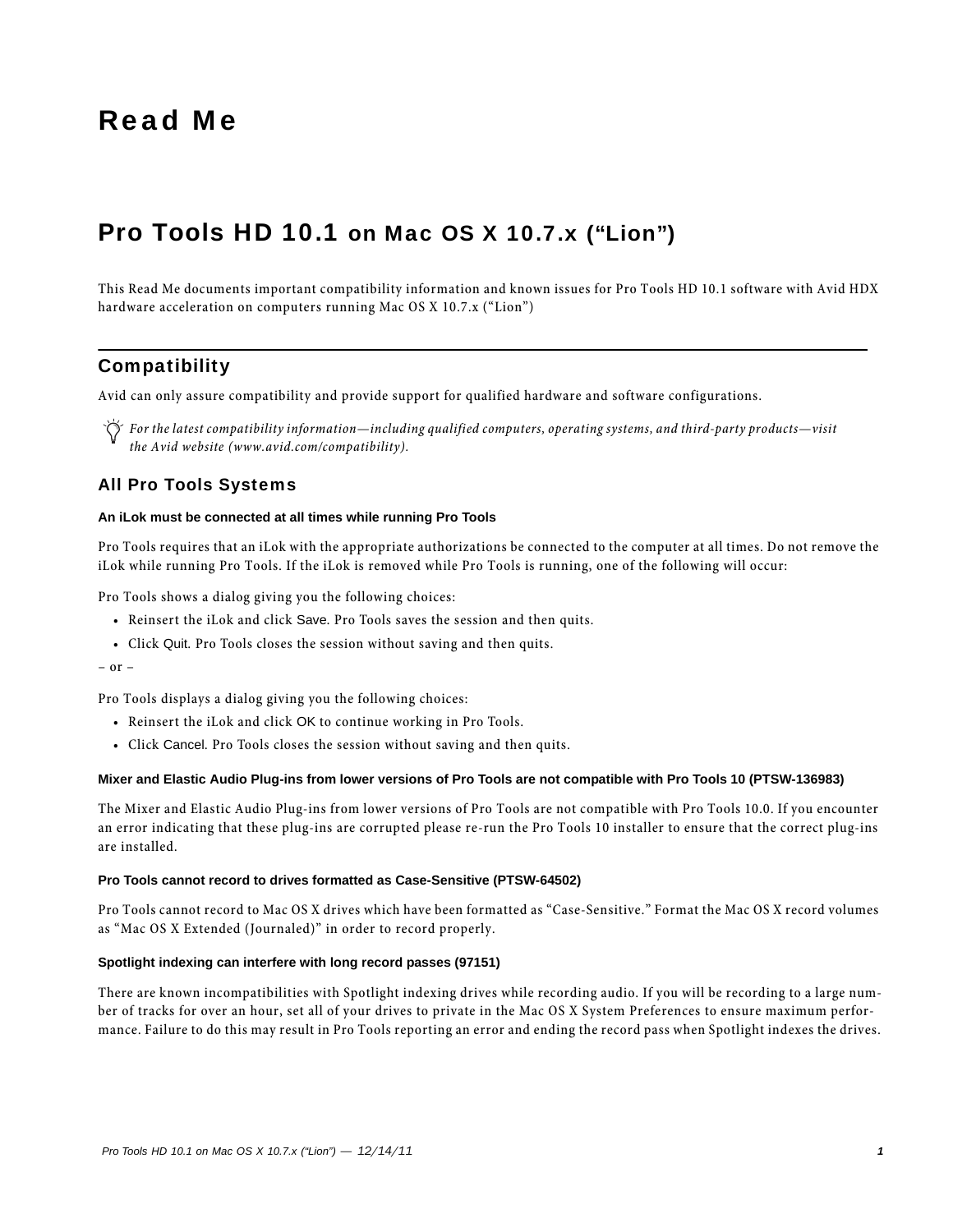#### **Mac OS X 10.7.x Keyboard Shortcuts for Mission Control Conflict with Pro Tools Keyboard Shortcuts**

By default, Mac OS X 10.7.x uses Control + Arrow Up and Arrow Down keys to open Mission Control and Application Windows. These keyboard shortcuts conflict with the Pro Tools keyboard shortcuts for changing track display height. You can disable or reassign these shortcuts in Mac OS X.

#### **To disable or reassign keyboard shortcuts in Mac OS X:**

- **1** From the Apple menu, choose System Preferences.
- **2** Click Keyboard.
- **3** Click the Keyboard Shortcuts tab.
- **4** Disable or reassign the shortcut for Mission Control.

#### **In Mac OS X 10.7.x, the Library folder in each User folder is now hidden**

DigiTrace logs, which can be helpful in troubleshooting Pro Tools errors, are stored in User/Library. These logs will be more difficult to find if the Library folder is hidden.

#### **To find the Library folder:**

 Go to the Finder and click the Go menu while holding the Option key. Library will appear in the menu while the Option key is held.

#### **To display all hidden files and folders in an Open dialog:**

Press Command+Shift.

#### **To permanently unhide the Library folder:**

**1** Launch Terminal.

**2** Type: *chflags nohidden /Users/<Username>/Library.*

*The hide status of the Library folder may be reset during an OS update.*

#### **Pro Tools Menus and Interface are Grayed Out on Launch (PTSW-18024)**

Pro Tools can appear unresponsive at launch, with the Menus grayed out and browsers inoperable. This can happen because of Spaces. If Pro Tools is launched in any other Space than the first one, the Session Quick Start dialog still opens in the first Space. You can temporarily disable Spaces, launch Pro Tools, and disable the Session Quick Start dialog in the Preferences to avoid this problem.

#### **Automatic Update Notification will not connect through a proxy server that requires authentication (108837)**

Software Updater will not find an active internet connection when behind a proxy server that requires authentication to gain internet access. To work around this, the client machine with Software Updater needs to be moved out from behind the proxy or the proxy needs to allow HTTP access via port 80 without requiring authentication.

#### **Ethernet control surfaces may be unable to communicate with Pro Tools when Parallels Desktop for Mac is Installed (101232)**

If you use an Ethernet control surface (such as C|24) or work surface (such as D-Control or D-Command) with Pro Tools, Parallels Desktop for Mac may prevent communication with the surface. Uninstall Parallels for your computer to restore communication.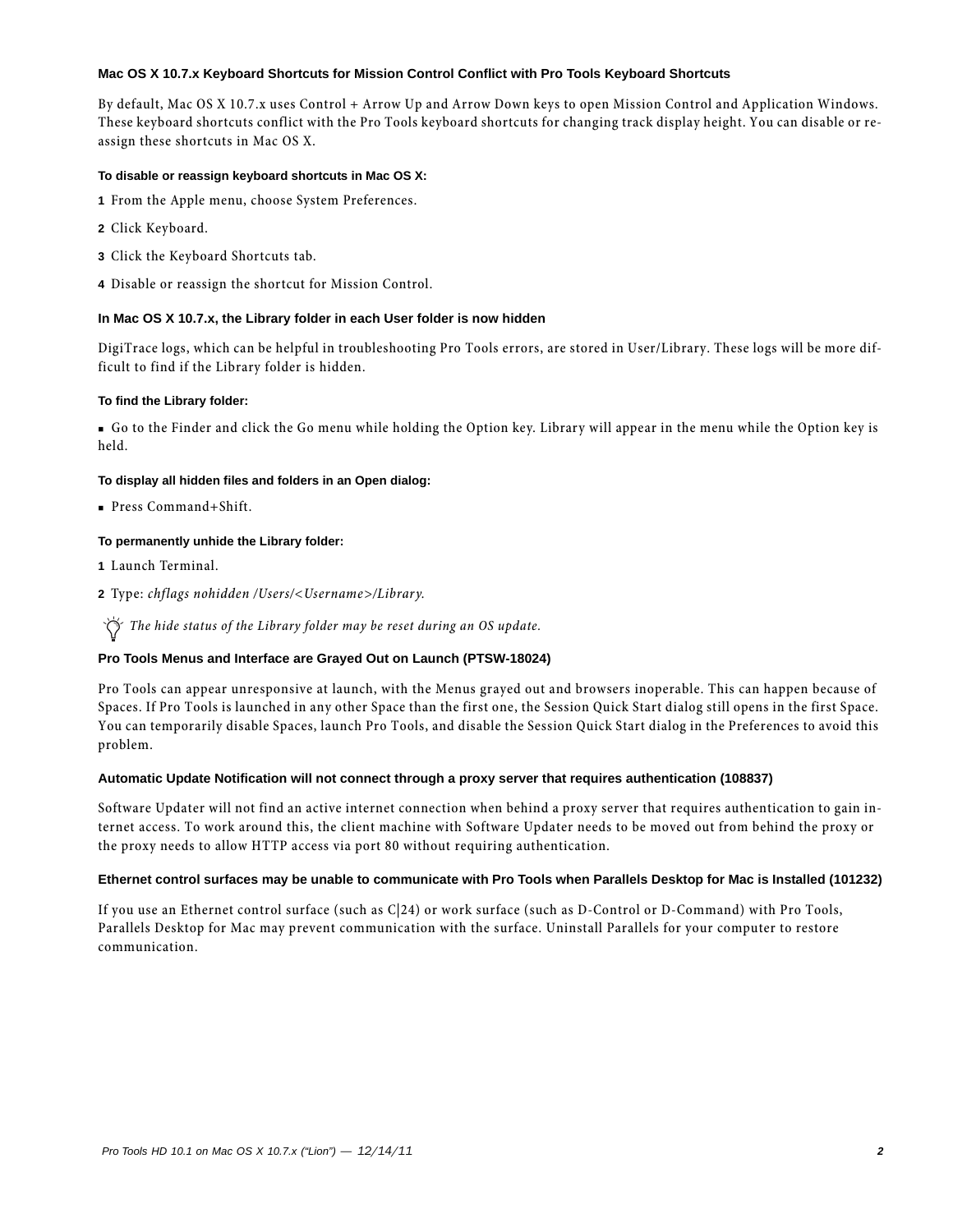# HDX Hardware Accelerated Systems

#### **Some MacPro Computers with Certain Video Cards May Not Have Power Connections Available for HDX Cards (PTSW-156651)**

Some video cards require power from the motherboard, which is also a requirement for Avid HDX cards. If you have a video card that requires both power connections on the motherboard, a power connection for your HDX cards will not be available. To avoid this problem, use a video card that does not require more than one power connection to the motherboard.

#### **In Avid DigiTest, the Reported Slot Number May not Correspond to the Physical Slot Number in the Computer (PTSW-155373)**

In Avid DigiTest, the slot number reported for Avid HDX cards starts from 0 on up. For example, "Slot 1" does not necessarily correlate to the first physical slot in the machine. If you have an Avid HDX card that is having problems, match the Serial Number ID on the back of the card with the Serial Number ID displayed on the Slot Info page in Avid DigiTest.

## Known Issues

The following section documents known issues you may encounter when using Pro Tools Pro Tools HD 10.1, along with workarounds if they exist.

*For known issues specific to any of the software options for Pro Tools HD, see the Satellite Link Read Me, the Video Satellite Read Me, or the Video Satellite LE Read Me.*

### General Pro Tools Issues

#### **Playback of QuickTime video in Pro Tools may stutter or drop frames**

When monitoring QuickTime playback in the Pro Tools Video Window on the computer screen, the video image may stutter or drop frames. To improve results with QuickTime playback, try any of the following:

- Disable Continuous Scrolling.
- Close unnecessary UI windows.
- Try using the DNxHD codec.
- If you have an available PCIe slot in your computer, try using one of the following:
	- A supported Blackmagic video card
	- A supported Canopus video peripheral for QuickTime DV playback
- Consider using an Avid option that includes a video solution:
	- The Video Satellite option offers guaranteed performance for Avid video playback (QuickTime can also be used via AMA).
	- The Video Satellite LE option offers a way to integrate a Blackmagic video card into a system
	- The Avid Mojo SDI peripheral offers guaranteed performance for standard-definition Avid video

#### **Synchronizing to External Clock with a Different Sample Rate from the Session Results in the Following Error: "The current playback engine does not support a sample rate of 44.1 kHz" (PTSW-127065)**

In certain circumstances, attempting to synchronize to an external clock that has a different sample rate than the session may result in the following error: "The current playback engine does not support a sample rate of 44.1 kHz." On Mac OS X, this may be preceded by the error "Pro Tools has re-set the sample rate of the HW device because it was changed by another application." If this happens, correct the sample rate mismatch and re-select the correct clock rate.

#### **Templates Retain I/O Settings and Some Preferences, Display Settings, and Window Layouts (PTSW-47133)**

Pro Tools Session Templates Retain the I/O settings and some of the preferences, display settings, and window layouts from the system on which the template was created. Consequently, created a new session based on a template restores several session properties from the original system. These properties are retained by Pro Tools until you change them or another session or template is opened that replaces them. This also means that if a new blank session is created after using a template, the properties from the template will be used for the new session.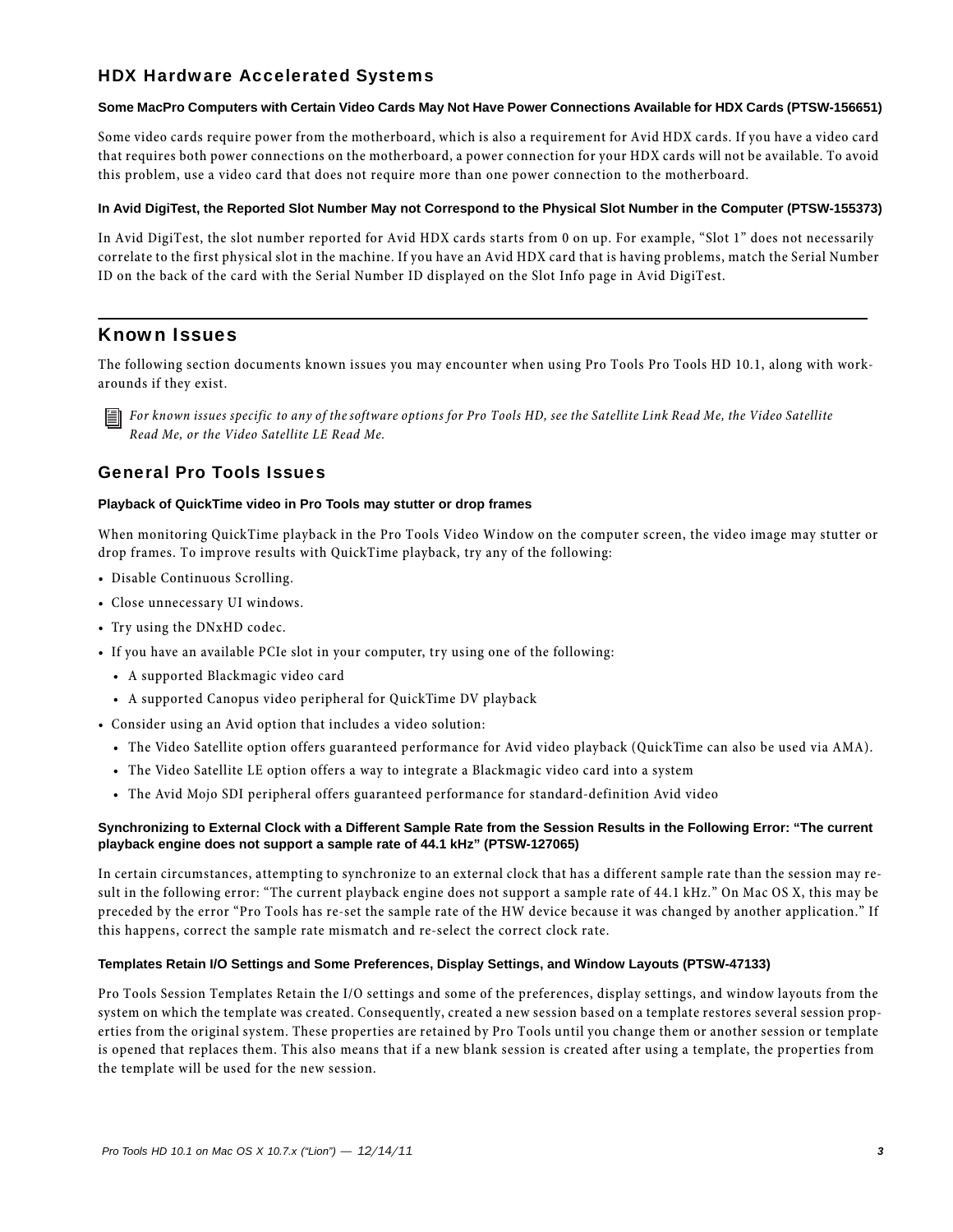The properties retained from templates include default track height, view settings, window size and position, and I/O Setup. You can update templates by making the desired changes, using the File > Save as Template command (be sure to select the "Install template in system" option), and then selecting the template you want to replace.

### **On Mac OS X 10.7.x (Lion), installing the Pro Tools Instrument Expansion Pack after installing Pro Tools results in empty plug-in list (PTSW-152505)**

If you install the Pro Tools Instrument Expansion Pack (PTIEP) before installing Pro Tools on a system running Mac OS X 10.7.x (Lion), no plug-ins will appear in the Pro Tools inserts menu. To avoid this, install Pro Tools first, then install the PTIEP. If you installed the PTIEP first, you must uninstall both Pro Tools and the PTIEP, then reinstall Pro Tools first, followed by the PTIEP.

#### **The Send To DigiDelivery Command in Pro Tools Does Not Work with Mac OS X 10.7.x ("Lion").**

The DigiDelivery client application requires Rosetta to be installed. Mac OS X 10.7.x does not support Rosetta. Consequently, the Send to DigiDelivery command in Pro Tools is cannot be used on Mac OS X 10.7.x.

#### **CPU Usage Limit May Be Reached when Error Suppression is Enabled (PTSW-50339)**

When enabling Error Suppression at CPU Usage Limit 85% or higher, it may be possible to overload your computer to a point at which it is no longer recoverable. To avoid this state, keep your CPU Usage Limit set to 80% or lower when Error Suppression is enabled.

#### **Screen Redraw May Slow Down at Higher CPU Usage Limit Settings when Host Engine Error Suppression is On (82915)**

In some cases, you may experience a slowdown in screen redraw or background CPU tasks when Host Engine Error Suppression is engaged and the CPU Usage Limit is set to 85 percent or above. If you encounter this behavior while using Error Suppression, open the Playback Engine Dialog and lower the CPU Usage Limit by 5 to 10 percent.

#### **Opening Session Created with Pro Tools 7.4 or Lower (106746)**

When opening sessions created with Pro Tools 7.4 or lower in Pro Tools 8.1 and higher, all waveform overviews are recalculated. This is because Pro Tools now features 16-bit waveform overviews, so all old 8-bit overviews will need to be recalculated. This recalculation only needs to happen once.

#### **Save Session Copy to Session Formats Lower than Pro Tools 10 Converts All Audio for Sessions with Interleaved Files (PTSW-152737)**

When saving a Pro Tools 10.0 session that has a mix of interleaved and non-interleaved (multi-mono) audio files to a lower session format (such as Pro Tools 7–9 ".ptf"), all audio files are converted (even if they are not interleaved).

#### **Clip Groups can be Dragged to Tracks in Playlist View Even Through Clip Groups are not Supported in Playlist View (PTSW-152707)**

It is possible to drag a clip group to a track in Playlist view even though clip groups are not supported in Playlist view. Normally, when switching to Playlist view from another track view, any clip groups on that track are automatically ungrouped. While clip groups dragged to tracks in Playlist view may appear to work properly, it is recommended that you ungroup them while in Playlist view to ensure proper behavior.

#### **Automation is Replaced Instead of Overlaid when Using Adjust Session Start Time to Match Source Start Time when Importing Session Data (PTSW-149273)**

Automation can sometimes be replaced instead of overlaid when using Adjust Session Start Time to Match Source Start Time when importing session data. This issue may occur if the source session start time (of the session being imported) is earlier than the current session start time. This issue can be avoided if you instead import the session data from the session with the later start time into the session with the earlier start time. You must also not enable the Adjust Session Start Time to Match Source Start Time option, and select Maintain Absolute when prompted.

#### **Automation Window Update when Writing Automation (PTSW-46747)**

When writing automation on Volume, Pan, and so on, the corresponding buttons in the Automation window provide no indication that automation on the related control is being written. You will need to observe the automation buttons on tracks in Mix or Edit windows to see an indication that automation is being written.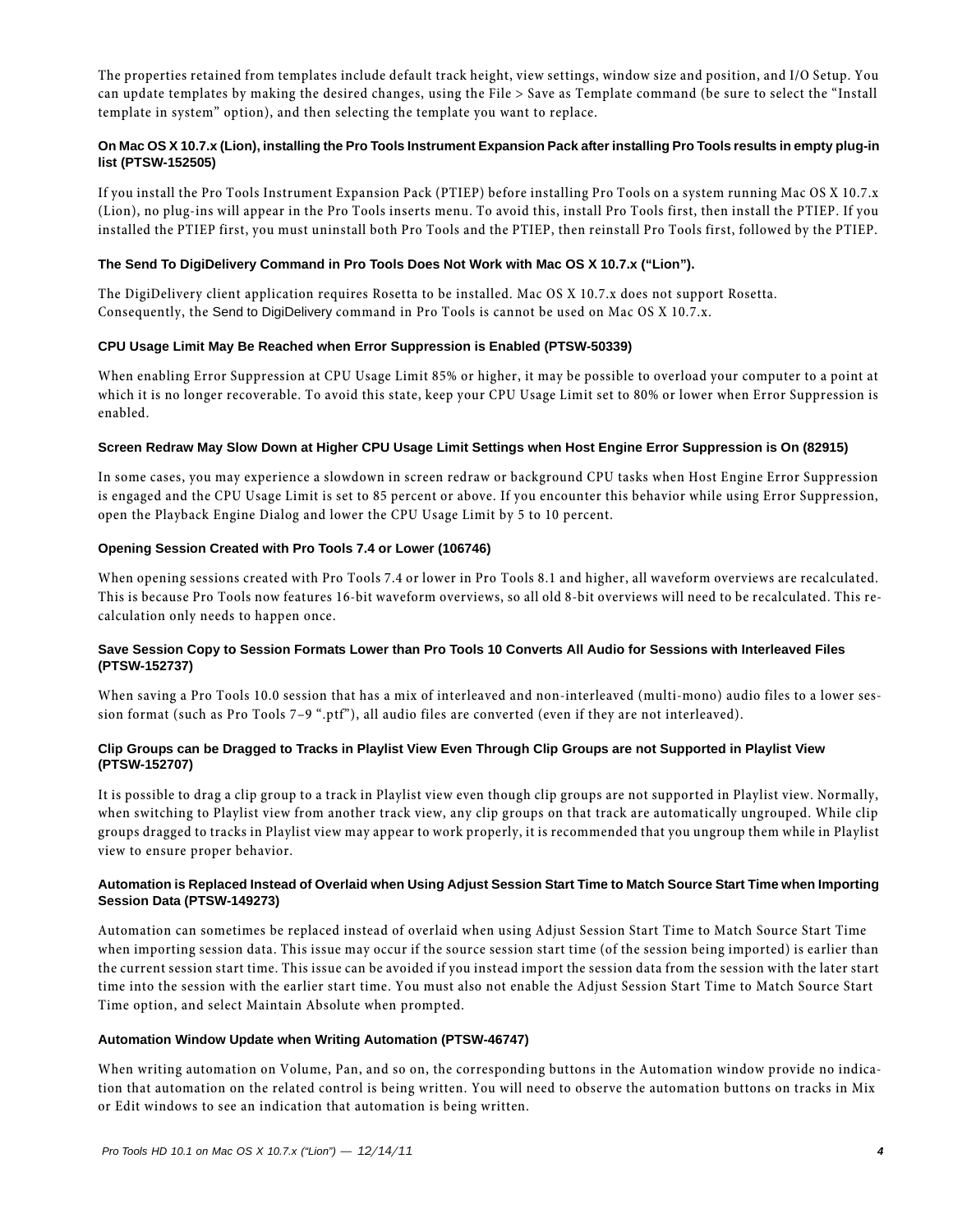#### **Scrubbing Audio is Offset by the Overall System Delay when Automatic Delay Compensation is Enabled (PTSW-150138)**

With Automation Delay Compensation enabled, when scrubbing audio the output is offset by the overall system delay (displayed in the Session Setup Window). Large system delays cause a noticeable offset. To avoid this issue, you can disable Automatic Delay Compensation when you want to scrub audio for editing.

#### **Possible Performance Issues with Waveform Overviews (110041, 106801, and 106577)**

Calculating waveform overviews in Pro Tools 8.1 and higher may cause some one time issues with various operations. Once the overviews are calculated, system performance will return to normal. Areas where you may notice this are:

- Legacy Sessions (110041)—When opening Legacy Pro Tools sessions (lower than 8.0) for the first time, if you immediately start playback, you may encounter various errors advising you to increase the H/W Buffer size, or to delete tracks, or to remove some Native (RTAS and AAX) plug-ins. This is due to the fact that Pro Tools is re-calculating the session's waveform overviews in the background. Pausing this task in task manager, or waiting until this task is complete, will resolve the issue. Once the waveform is calculated, you will not experience this issue again.
- Playback of Newly Created Clips (106801 and 106577)—You may notice a slight drop in normal playback performance immediately following a record take or after creating or importing new clips. This is due to the fact that Pro Tools is calculating waveform overviews in the background, and is mostly only encountered when recording or creating many clips with long durations. Pausing this task in task manager, or waiting until this task is complete, will resolve the issue. Once the waveform is calculated, your session playback performance will return to expected levels.

#### **Waveform overviews disappear after editing metadata from the Workspace browser (PTSW-153258)**

If you edit metadata from the Workspace browser, audio waveform overviews may disappear from the Edit window. If this occurs, recalculate the waveforms or close and reopen the session. To avoid this issue, edit metadata from the Project browser instead of the Workspace browser.

#### **–9128 or –6031 DAE Errors when Using Sibelius 7 as a ReWire Client with Pro Tools (PTSW-148554 and PTSW-149809)**

If you encounter –9128 or –6031 DAE Errors when using Sibelius 7 as a ReWire client with Pro Tools, try increasing the Hardware Buffer Size to 1024 samples in the Pro Tools Playback Engine (Setup > Playback Engine).

#### **Audio Clips on Tick-Based Tracks Do Not Play at the Correct Tempo after Opening a Reason Song with a Different Tempo (PTSW-34086)**

Audio clips on tick-based tracks do not play at the correct tempo after opening a Reason song with a tempo that is different from the one in your session. To correct this, make any tempo change via the Conductor track or the Manual Tempo input and the clips will play back correctly.

#### **Cannot Run Reason or Record as ReWire Clients if They Have Not First Been Launched and Set Up as a Standalone Application (PTSW-133070)**

Reason and Record need to be launched and setup as a stand-alone applications before running them as a ReWire clients with Pro Tools. Do the following:

- Launch Reason or Record in stand-alone mode and follow the on-screen instructions.
- Quit Reason or Record.
- Launch Pro Tools and insert Reason or Record as a ReWire plug-in on an audio, Auxiliary Input, or Instrument track.

#### **Exporting Interleaved BWF Files from Pro Tools 10 and Importing into Pro Tools 9.0.x and Lower May Cause Pro Tools to Quit Unexpectedly (PTSW-151579)**

When exporting any greater-than-stereo multichannel interleaved WAV (BWF) files other than 5.1 from Pro Tools 10 and then importing them into Pro Tools 9.x or lower, Pro Tools quits unexpectedly. To avoid this problem, export audio files for import into lower versions of Pro Tools in another file format (such as AIFF or multi-mono).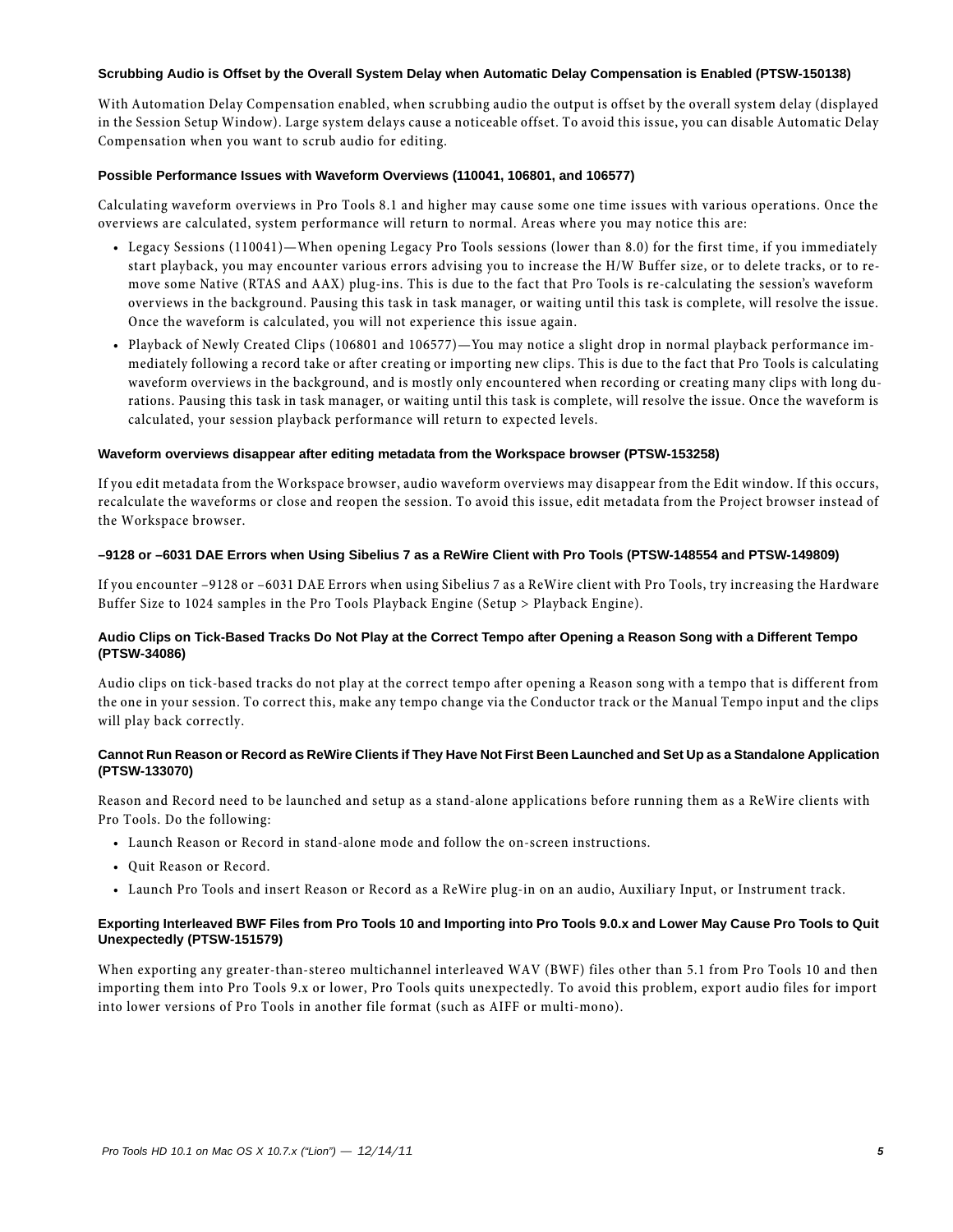#### **Opening a Session with a QuickTime Movie as a Non-Administrator User Can Prevent the Movie from Playing Back (47053)**

If you open a session as a non-administrator user and you do not have permissions for the QuickTime movie file, Pro Tools will tell you that the movie file cannot be found and prompt you to relink. In the relink window the movie can be found and Pro Tools will *appear* to relink to it but it will still not play back. For correct playback, make sure you have permission to use the QuickTime movie file.

#### **Some QuickTime Audio Formats Cannot Be Imported (58792 and PTSW-52226)**

The audio from QuickTime movies with Apple Lossless or AMR audio compression cannot be imported into Pro Tools. Use Quick-Time Pro or another application to convert the audio to another format prior to import.

#### **Apple Lossless Codec Is Not Supported for Bounce to QuickTime Movie (PTSW-53198)**

Pro Tools 7.3 and higher does not support the Apple Lossless audio codec. Choosing it from the Bounce to QuickTime Movie Audio Compression dialog will result in a movie without usable audio.

#### **48 kHz Bounce to MP3 in Pro Tools 7.x and Higher Results in a 44.1 kHz MP3 File (72617)**

Bouncing to MP3 while using the "Highest Quality Encoding, Slower Encoding Time" setting with any bit rate other than 320 kbps will result in a 44.1 kHz file. This is a known limitation of the encoder.

#### **Changing the Genre Setting for the ID3 Tag Info when Bouncing to MP3 Results in an Error Message (PTSW-152856)**

When bouncing to MP3, changing the Genre Info on the ID3 Tag more than once results in an error message. To resolve this issue, close the error message, then close the MP3 window, and then click Bounce again.

#### **Hourly –9073 Errors During Recording (PTSW-132654)**

If you encounter –9073 disk errors at the same time every hour while recording in sessions with large track counts, you may need to update Mac OS. To avoid this problem, check and install all OS related security updates through Mac Software Update.

#### **With the Pro Tools Web Browser, Links to External Sites Do Not Work as Expected (PTSW-145325)**

In the Pro Tools Web browser, navigating to external sites using links from Avid web pages (such as links to social networks like Facebook and LinkedIn) may not work as expected. For the sake of security, the Pro Tools Web browser is restricted to avid.com pages. If you want to browse sites other than avid.com, or share avid.com pages with friends, use the Launch Page in External Browser feature to view the page in your default Web browser and navigate from there.

### HDX Hardware Accelerated Systems

#### **Pro Tools Does Not Play Back when an Invalid Sync Source is Selected on SYNC HD (Word Clock or AES/EBU) (PTSW-156651)**

When attempting to initiate playback, playback will fail if a SYNC HD is connected to an HDX card and an Avid audio interface with no connections to either the word clock or AES/EBU ports. Ensure that the clock is set to a working clock source to resolve this issue.

#### **Pro Tools Does Not Use HDX Hardware if a Core Audio Application is Using HDX Hardware (PTSW-155010)**

When launching Pro Tools HD on an HDX hardware accelerated system, Pro Tools will use the Pro Tools Aggregate I/O as the Playback Engine if a Core Audio application has already engaged the HDX hardware. Be sure to quit all Core Audio applications before launching Pro Tools HD to ensure that Pro Tools HD can use HDX hardware.

#### **With Multiple Track Output Assignments, Native AAX Plug-ins Use More Voices than Expected (PTSW-156089)**

When using Native RTAS or AAX plug-in as the last insert on a track that has multiple outputs assigned, additional voices will be used for each voiced output assignment. This is because a voice is required for each audio channel routed from the TDM engine to the host processor and back. To avoid this issue, use a DSP AAX plug-in, such Trim, as the last insert on the track.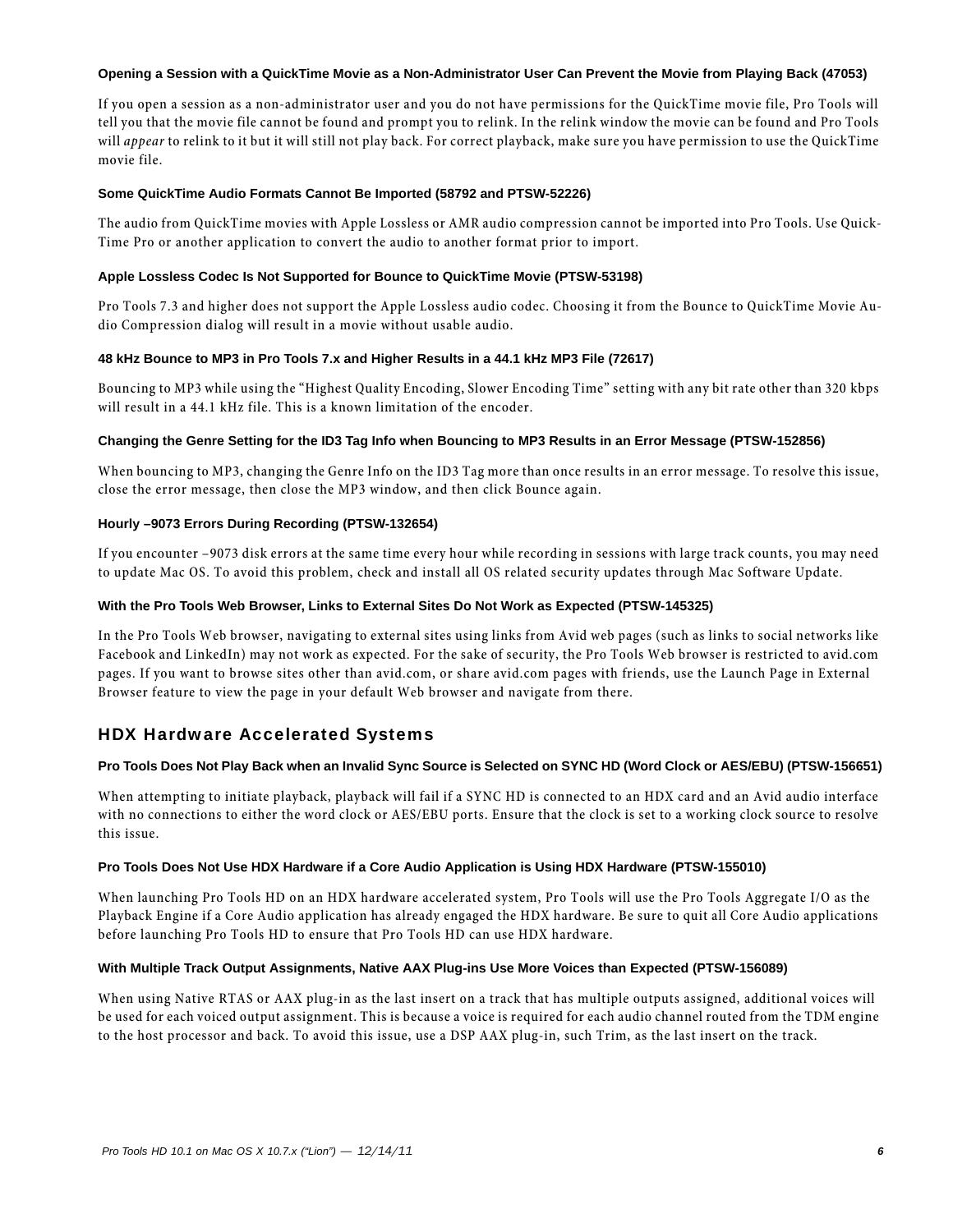#### **Some Audio Channels May Not Sound When Using Virtual Soundcheck with VENUE and Pro Tools HD with Avid HDX Hardware (PTSW-155085)**

Some channels may not sound from Pro Tools HD with HDX hardware when playing back using VENUE with the HDx option during Virtual Soundcheck. This only occurs if you switch to Virtual Soundcheck when Pro Tools is running. To avoid this issue, switch to Virtual Soundcheck on VENUE before launching Pro Tools. If you do encounter this issue, quit and relaunch Pro Tools to correct the problem.

# I/O Setup

### **Session Templates Retain I/O Settings and Some Preferences, Display Settings, and Window Layouts (111605)**

Pro Tools Session Templates retain the I/O settings and some of the preferences, display settings, and window layouts from the system on which the template was created. Consequently, creating a new session based on a template restores several session properties from the original system. These properties are retained by Pro Tools until you change them or another session or template is opened that replaces them. This also means that if a new blank session is created after using a template, the properties from the template will be used for the new session.

The properties retained from templates include default track height, view settings, window size and position, and I/O Setup. You can update templates by making the desired changes, using the File > Save as Template command (be sure to select the "Install template in system" option), and then selecting the template you want to replace.

#### **Master Faders Assigned to Mapped Output Busses Function Only on that Specific Bus, Not for the Output Channel as a Whole (PTSW-127517)**

Because a Master Fader works on a bus, not on an output path or output channel, there may be certain configurations in which the level sent to the physical I/O is not reflected on any meters in the Pro Tools application. If the configuration includes overlapping output paths or has multiple busses assigned to a single output path, the overall signal level from these combined sources (including any clipping indication) will only be displayed on the interface itself. You can avoid using multiple output paths or output busses simultaneously by routing your sources to a single mapped output bus and assign a Master Fader to that.

#### **Overlapping Outputs Are Not Supported for AFL/PFL (PTSW-128167)**

While Pro Tools I/O Setup lets you select overlapping outputs for AFL/PFL monitoring, overlapping outputs are not supported for AFL/PFL monitoring. For example, if paths A 3–4 overlap the main path A 1–2, even though you can select paths A 3–4 for AFL/PFL monitoring, you won't hear anything when monitoring AFL/PFL on paths A 3–4. You can avoid this problem by using non-overlapping paths for AFL/PFL monitoring.

#### **Output and Send Assignments May Not Reactivated if They Are Disabled and Then Re-enabled in the IO Setup when DSP Usage is at its Maximum (PTSW-156397)**

Disabling and re-enabling an internal or mapped bus in the IO Setup does not guarantee that all associated assignments will be re-activated in a session that is using maximum DSP resources. To re-activate these assignments, save and reopen the session. You can also avoid this issue by adding additional HDX cards to your system.

### File and Disk Management

#### **Missing Files when Opening a Session that Was Saved Using Save Copy In with Preserve Folder Hierarchy (PTSW-52860)**

The Preserve Folder Hierarchy feature is designed so that sessions with media split between multiple volumes can be easily moved between systems while retaining folder hierarchy. In order for media files to be automatically found, manually copy or create a folder at the root level of each volume with the session name that contains the Audio Files or Video Files folder. Or, manually relink to the missing files at their current location.

#### **Session Copy Saved with Preserve Folder Hierarchy in which Multiple Files Have the Same Name Does Not Relink Properly (PTSW-29069)**

When saving a session copy with Preserve Folder Hierarchy checked, files with the same name may not relink properly when using Manual Relink. When opening the session copy, use Automatically Relink to locate the correct files. If the session has already been opened using Manual Relink and some files are still offline, select Relink Offline in the Project Browser to manually relink the remaining files.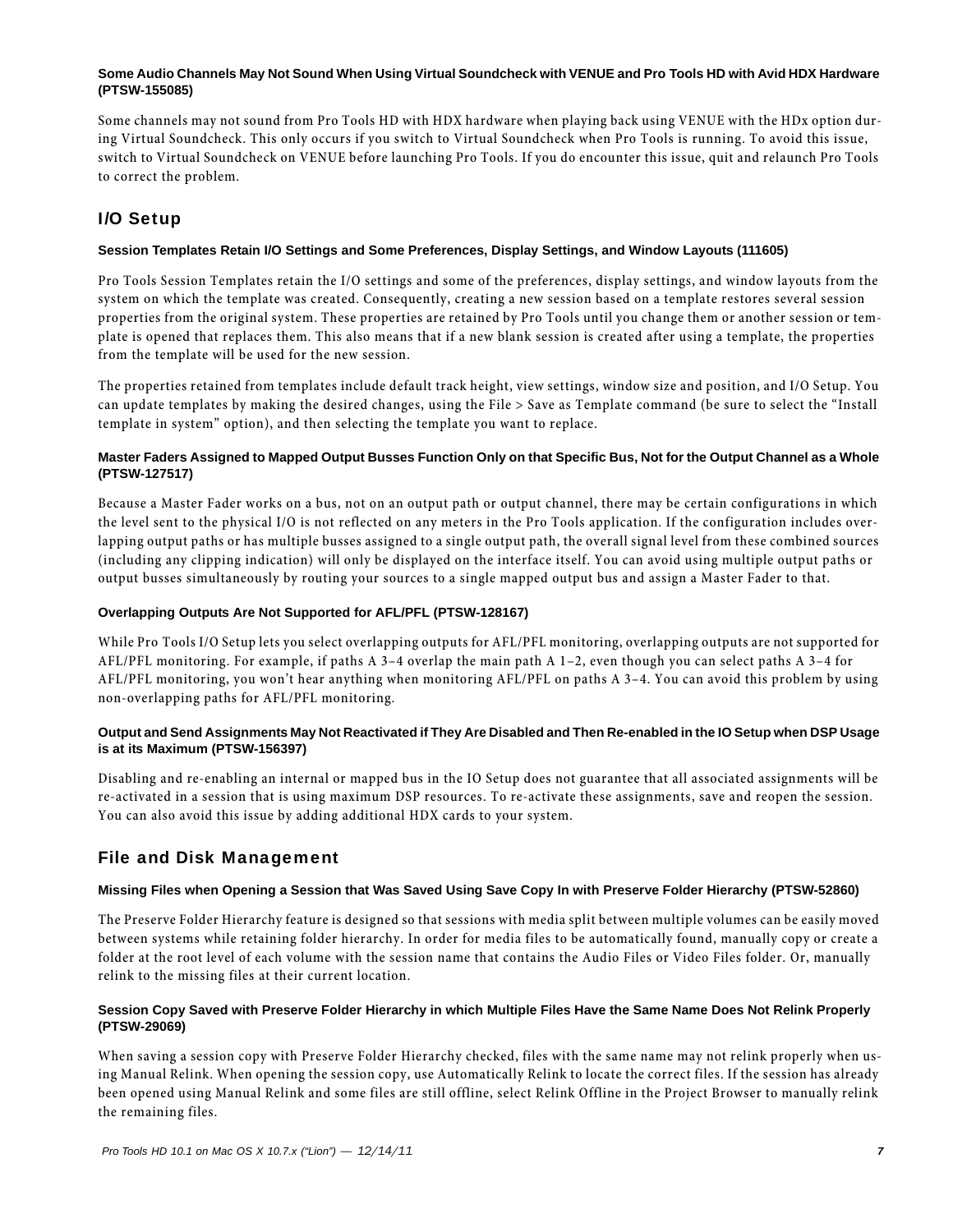# Elastic Audio

#### **When Opening Legacy Sessions (Pro Tools 9 and Lower) in Pro Tools 10, Any Rendered Elastic Audio Clips Are Automatically Re-rendered (PTSW-139989)**

Rendered Elastic Audio clips created in legacy sessions need to be re-rendered for use in Pro Tools 10. Re-render of these files occurs automatically when the session is opened in Pro Tools 10.

#### **Fades on Elastic Audio-Enabled Tracks May Not Regenerate when Opening Sessions Created with Pro Tools 10 in Pro Tools 9.0.x (PTSW-152949)**

When saving a copy of a Pro Tools 10 session to v7-v9 and opening the copy in Pro Tools 9.x, some fades might not be regenerated even if you select the option to re-generate fades without searching. If this happens, closing and re-opening the session causes the missing fades to regenerate.

#### **Certain Audio Files Cannot Be Calculated or Cleared of Elastic Analysis in Workspace Browser (PTSW-29622)**

There are some rare cases where a file will have a file suffix of a file format supported by Elastic Audio (either .WAV or .AIF), but the Pro Tools Workspace Browser will not allow calculation or clearing of elastic analysis. The browser menu items Calculate Elastic Analysis and Clear Elastic Analysis will be greyed out. In these cases, the file may actually be in a non-supported format. To check the file's format, look at the Format column in the Workspace browser. If a file format other than WAV or AIFF is shown (such as QuickTime), then the file cannot be calculated or cleared of elastic analysis. Note that these non-supported files can still be previewed in tempo, as well as elasticized once imported into a session.

#### **Tempo Maps Made from Bar|Beat Marker Generation in Beat Detective Cause Clip Groups in Rendered Mode to Fall Offline (PTSW-34950)**

A tempo map made from Bar|Beat Marker Generation in Beat Detective will cause clip groups in Rendered mode to fall offline. The workaround is to make an edit to the offline clip and then toggle the Elastic Audio from rendered to real-time and then back to rendered.

#### **Maintaining Phase Coherency with Elastic Audio Pitch Processing (PTSW-20602)**

When there is Elastic Audio Pitch processing enabled on a track, switching from Polyphonic, Rhythmic, or X-Form to Monophonic or Varispeed can disrupt phase coherency. To preserve phase coherency in this case, be sure to clear all Elastic Audio Pitch processing from the track before switching to the Monophonic or Varispeed algorithm.

#### **Drift in an Audio File May Occur when Using Elastic Audio and the Monophonic or X-Form Algorithms (PTSW-33768)**

Drift in an audio clip may occur when using elastic audio depending on how much the clips is expanded or compressed when using the Monophonic or X-Form algorithms. If you are using elastic audio with material that contains transient information in it that you would like to keep from drifting, you should use the Polyphonic or Rhythmic algorithms.

### **Default Input Gain Preference Is Only for Elastic Audio Imported at Session Tempo (PTSW-34096)**

The Default Input Gain preference in the Elastic Audio section of the Processing Preferences page is for Elastic Audio Imported at Session Tempo only. This preference option will not function unless Preview in Context is enabled in Workspace, and/or "Drag and Drop from Desktop Conforms To Session Tempo" is enabled in the Processing Preferences page.

#### **Displayed Timebase is Incorrect after Importing Elastic Audio Tracks (PTSW-46897)**

The incorrect timebase is displayed after importing Elastic Audio tracks to existing tracks with opposite timebase. You will need to manually select the correct timebase for the affected tracks.

### **Elastic Audio Clips on Playlist Lanes Are Not Rendered (PTSW-47311)**

In Playlists View, any Elastic Audio clips on Playlist lanes are not rendered (waveform is "off-line") when changing the track's Elastic Audio processing from Real-Time to Rendered.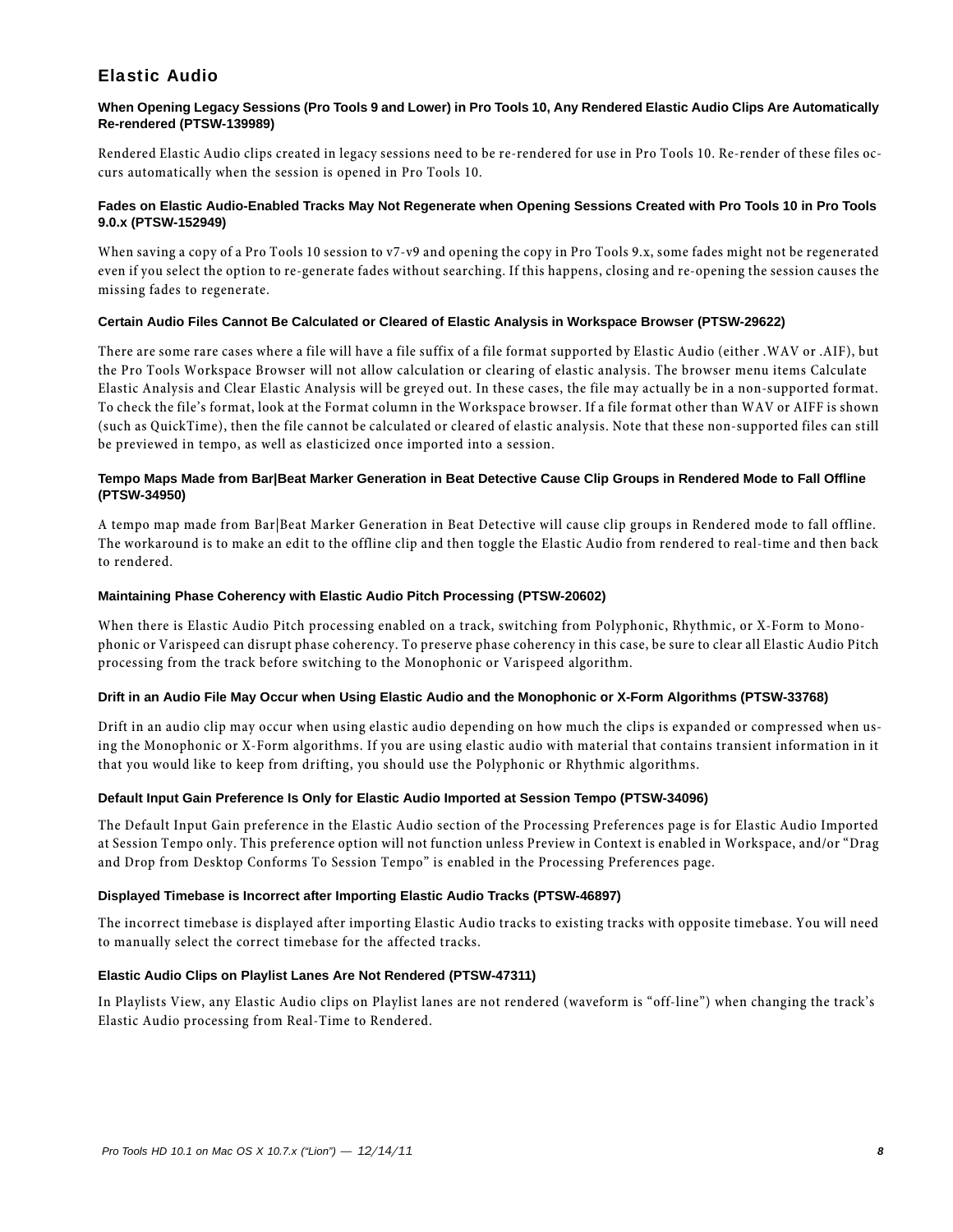#### **Clip Groups Containing Elastic Audio Are Not Recognized as Elastic if the Clip Group Itself Has Not Had Any Elastic Functions Applied (PTSW-34335)**

If a clip group contains Elastic Audio inside it, but no Elastic Audio operations have been performed on the outermost level of the clip group itself, then the clip group will not register as Elastic Audio. When used to create a new track, the track will not automatically be Elastic Audio–enabled, and the elastic audio inside the clip group will be rendered using the default Elastic Audio plug-in for the session. As a workaround, add a warp marker to the clip group to force it to register as an elastic clip. Or, create an Elastic Audio–enabled track first, then add the clip group to it.

#### **Cannot Import Elastic Audio Tracks with the Consolidate From Source Media Option (PTSW-33894)**

Use Copy from Source Media to import Elastic Audio tracks.

#### **Timing Inaccuracy in Audio Files Converted from CAF and MP3 with Preview In Context Enabled (PTSW-46707)**

Audio files converted from CAF and MP3 with Preview In Context enabled can cause timing inaccuracies (gaps in the audio and inner-clip asynchronous transients issues). This is inherent with compressed file formats.

### MIDI

#### **When Recording MIDI, Wait for Note Does Not Respond to MIDI Input from ReWire (PTSW-30511 and PTSW-34550)**

When performing a MIDI record, Wait for Note will not respond to any MIDI received from ReWire. If you are recording MIDI generated from a ReWire application, you will have to start the transport manually or use a countoff instead of Wait for Note.

#### **When Using Import Session Data on a MIDI Track with Real-Time Properties Enabled and Set to Using Diatonic Transposition, Transposition is Based on the First Key Signature in the Session Only (PTSW-49297)**

When importing session data from a session that includes multiple key signatures and a MIDI or Instrument track with the "Transpose in Key" Real-Time property enabled, the transposition will be based only on the first key in the session. This can be corrected by toggling the Real-Time Properties off and on; then the diatonic transposition will be correct for each key.

# Plug-Ins

*For known issues about specific plug-ins, see the Audio Plug-Ins Read Me.*

#### **On Mac OS X 10.7.x ("Lion"), Any Custom Location for Avid Virtual Instrument Content is not Remembered**

When installing Avid Virtual Instruments, if you choose a custom location for the content, that location is not remembered, resulting in error messages when you try to use a virtual instrument plug-in (Boom, Mini Grand, or Xpand) that references a ".big" content file. The location is not remembered after quitting and relaunching Pro Tools.

To avoid this error, move or reinstall the Avid Virtual Instrument content to the default location in the Applications > Avid folder.

#### **Some Plug-ins Require Exclusive Use a DSP Chip on HDX Hardware Accelerated Systems (PTSW-154614)**

Certain plug-ins, such as ReVibe and Reverb One, use direct memory access (DMA) on Avid HDX cards. DMA plug-ins cannot share HDX DSP chips with other plug-ins. Additionally, even though DMA plug-ins of the same type can share a single HDX DSP chip (for example, multiple ReVibe plug-ins can use the same HDX DSP chip), they must be of the same channel width (DMA plug-ins of the same type cannot share the same HDX DSP chip if they have different channel widths).

#### **HD Pack, Massive Pack, Mbox Factory, and 003 Factory Plug-in Bundle Installers Do Not Work on Pro Tools 9.0 or Higher Systems (PTSW-134351)**

If you install Pro Tools 9.0 or higher on a clean Pro Tools system, and then run HD Pack, Mbox Factory, or 003 Factory plug-in installers included with lower versions of Pro Tools (such as Pro Tools 8.0.4), they will not be able to install the bundled plugins as you might expect. Visit the Avid website (www.avid.com) to download the latest versions of corresponding installers included with the version of HD Pack, Massive Pack, Mbox Factory, or 003 Factory that you own. These installers have been updated to run on a Pro Tools 9.0 or higher system (as long as you have valid licences for each plug-in on your iLok).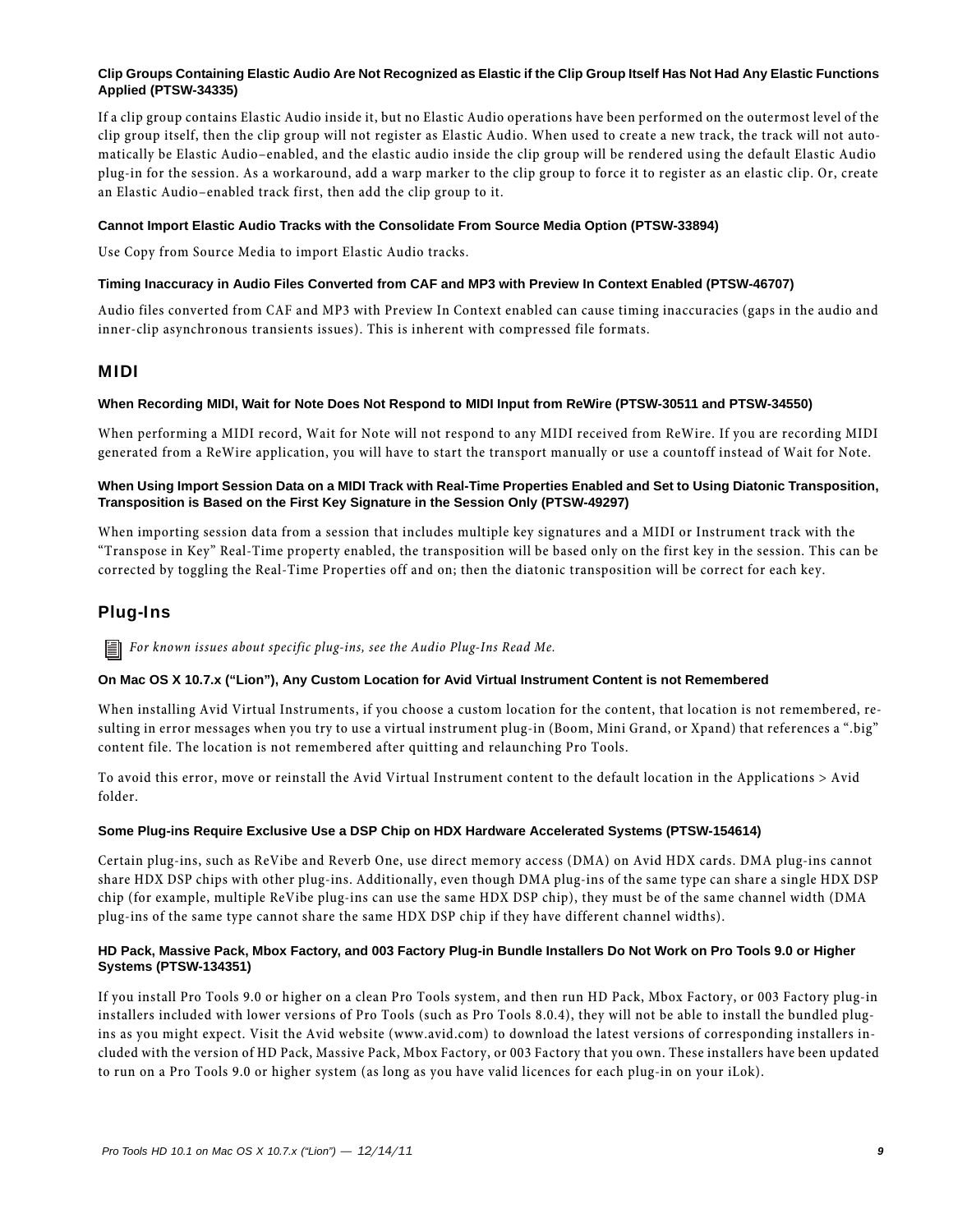#### **Pro Tools Hangs when Opening a Session with Structure Free (PTSW-131965)**

When opening a Pro Tools session that uses Structure Free, Pro Tools may hang temporarily if Structure Free is looking for files in a directory where the files are not present.

#### **Pro Tools Quits Unexpectedly when Creating a New Folder on the Presets Page with Hybrid (PTSW-133279)**

When using Hybrid version 1.5.3.10110, Pro Tools may quit unexpectedly when using the New Folder feature on the Presets page. To avoid this problem, update to the latest version of Hybrid.

#### **AudioSuite and Clip Groups (PTSW-57457)**

AudioSuite plug-ins handle Clip Groups in the Clip List slightly differently than audio files. With audio files, an AudioSuite process can be applied to all copies of a unique audio file which appear in your session by selecting your target as Clip List in the AudioSuite plug-in window and selecting Use in Playlist. However, if your target is set to Clip List in the AudioSuite plug-in window while you have a Clip Group selected, Pro Tools does not recognize the Clip Group as processable audio and will present a No Audio was Selected error. This is because a Clip Group is not treated as audio until it is actually used in a track.

#### **To apply an AudioSuite process to all copies of a Clip Group in a session at once, do the following:**

- **1** Select the Clip Group to be processed.
- **2** From the Clip List menu, select Ungroup All. All elements of the group will remain selected.
- **3** Perform AudioSuite processing.
- **4** From the Clip List menu, select Regroup.

**5** When prompted, select Modify to apply the AudioSuite Process to all copies of the Clip Group in the session, or Copy to apply it only to the selected Clip Group.

#### **Plug-in Find and Relink with File Types not Supported by Pro Tools (111704)**

Find and Relink will not be triggered by plug-ins in situations where plug-ins supporting Find and Relink are missing links to file types that are not natively supported by Pro Tools (such as REX files). To have full Plug-in Find and Relink support, the file types used in plug-ins must also be supported by Pro Tools.

#### **Software Instrument Does Not Emit Sound when Inserted on an Instrument Track or Auxiliary Input (65797)**

Some older software instruments do not emit sound and/or do not play unless they have a valid hardware input or MIDI output assignment. If this problem occurs, manually assign a hardware input to the Instrument track or Auxiliary Input, and/or manually assign a MIDI output to the Instrument.

#### **After Installing Pro Tools 10, Structure Free Appears in the Plug-in Insert Selector Instead of the Full Version of Structure Even Though the Full Version of Structure was Already Installed (PTSW-150093)**

After installing Pro Tools 10 Structure Free appears in the Plug-in Insert selector instead of the full version of Structure even though the full version of Structure was already installed on your computer. To correct this issue, quit Pro Tools, delete the DAE preferences located in /Users/<username>/Library/Preferences/DAE Prefs, and then relaunch Pro Tools.

#### **Using the Pro Tools 9.0.5 Uninstaller Also Uninstalls Structure (PTSW-151154)**

When using the Pro Tools 9.0.5 Uninstaller to uninstall Pro Tools 9.x, the Structure plug-in is also uninstalled from your computer. To avoid this issue, do not use the Pro Tools 9.0.5 uninstaller (you do not need to uninstall Pro Tools 9.x before installing Pro Tools 10). If you encounter this issue, you will need to reinstall Structure after you install Pro Tools 10.

#### **Pro Tools Quits Unexpectedly when Canceling BX Digital PACE Authorization (PTSW-132311)**

If Pro Tools quits unexpectedly when canceling the PACE authorization for BX Digital plug-ins, be sure to install the latest iLok driver (even if the driver is already installed). This should correct the problem.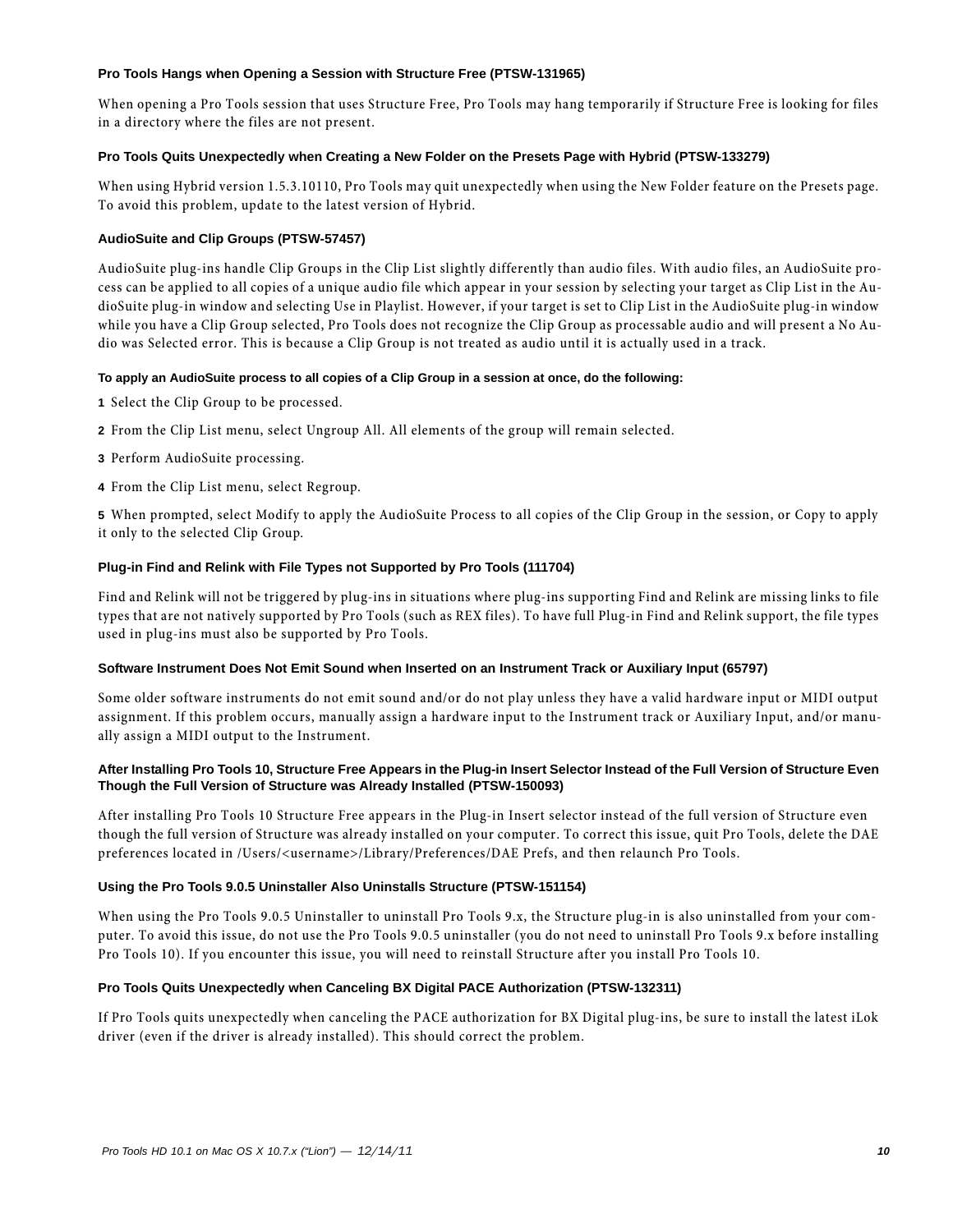# Control Surfaces

#### **Trim Scrub and Trim Shuttle Don't Work on Clips with Fades (PTSW-46911)**

If a clip has fades, Trim Scrub and Trim Shuttle don't work when trying to trim using a control surface. To work around this problem, remove any fades on the clip, then execute the Trim Scrub or Trim Shuttle, and then restore the fades.

#### **Used HW Output Path Indication (101095)**

In Assign Matrix on your worksurface, Insert mode the used HW output path will not have amber background indicating that it's already assigned after switching to a different insert on the same track.

#### **Color Indication on Plug-in Controls in Learn Mode (102710)**

When a plug-in is in Learn mode and the track with this plug-in is not focused on the main ICON unit, all automation LEDs in the Plug-in window will be red if the track is in one of auto write modes. This conflicts with red color indication on the Plug-in control, which is armed for mapping. The workaround is to set the track with plug-ins to Read automation mode.

#### **SignalTools Meter Ballistics on Control Surfaces (74340)**

SignalTools RMS, VU, BBC, Nordic and DIN meters will display inaccurate decay times when viewed on a control surface. Unaffected types are Peak, VENUE, and Peak + RMS, which only reports the Peak meter to the control surface. The attack times of the affected meters are not affected, only the decay times. All meter types display accurately in the plug-in window.

#### **Channel Strip Plug-in Expander/Gate Meters Appear in the Compressor/Limiter Meter Instead of in the Expander/Gate Meter in D-Control Dynamics Section (Main Unit) (PTSW-150897)**

The Avid Channel Strip plug-in uses shared meters for Expander/Gate and Compressor/Limiter processing. Because of this, both Expander/Gate and Compressor/Limiter metering appear only in the Compressor/Limiter meter in D-Control Dynamics Section (Main Unit).

#### **Pro Tools Transport Must Be Stopped when Recalibrating ICON Faders (78074)**

The transport in Pro Tools must be stopped when recalibrating faders on D-Command and D-Control. If one or more faders need calibration do the following: Stop playback, enter Utility mode, press TEST, press FADER, and press RECAL. After recalibrating faders. exit Utility mode.

#### **Adjusting Clip Gain with the Jog Wheel on a EUCON Control Surface can Result in Pro Tools Quitting Unexpectedly (PTSW-155028)**

Adjusting Clip Gain using the Jog Wheel on a EUCON control surface during playback can result in Pro Tools quitting unexpectedly. You can avoid this issue by using the mouse or key commands to adjust clip gain instead.

#### **The Edit and Mix Window Do Not Follow Banking on EUCON Control Surfaces (PTSW-133466)**

When the Edit Window Follows Bank Selection and/or the Mix Window Follows Bank Selection preferences are enabled in Pro Tools (Setup > Preferences > Mixing), after banking your EUCON controller, neither the Edit nor Mix window scroll to follow. You will have to manually change the view of the Edit or Mix windows to see the tracks that correspond to the EUCON controller if they are off screen.

#### **Switching applications in Mac OS X 10.7.x (Lion) while using a EUCON control surface can cause Pro Tools to stop working (PTSW-152800)**

On a system running Mac OS X 10.7.x (Lion) with a EUCON control surface, if you are running other applications with Pro Tools, switching Pro Tools to the frontmost application can cause it to stop working. To prevent this, lock the surface to Pro Tools by doing the following: In the EuControl application, click the Assign tab. Under EuControl Settings, select "Entire Surface" under "Lock to application" and verify that the control surface is locked to Pro Tools.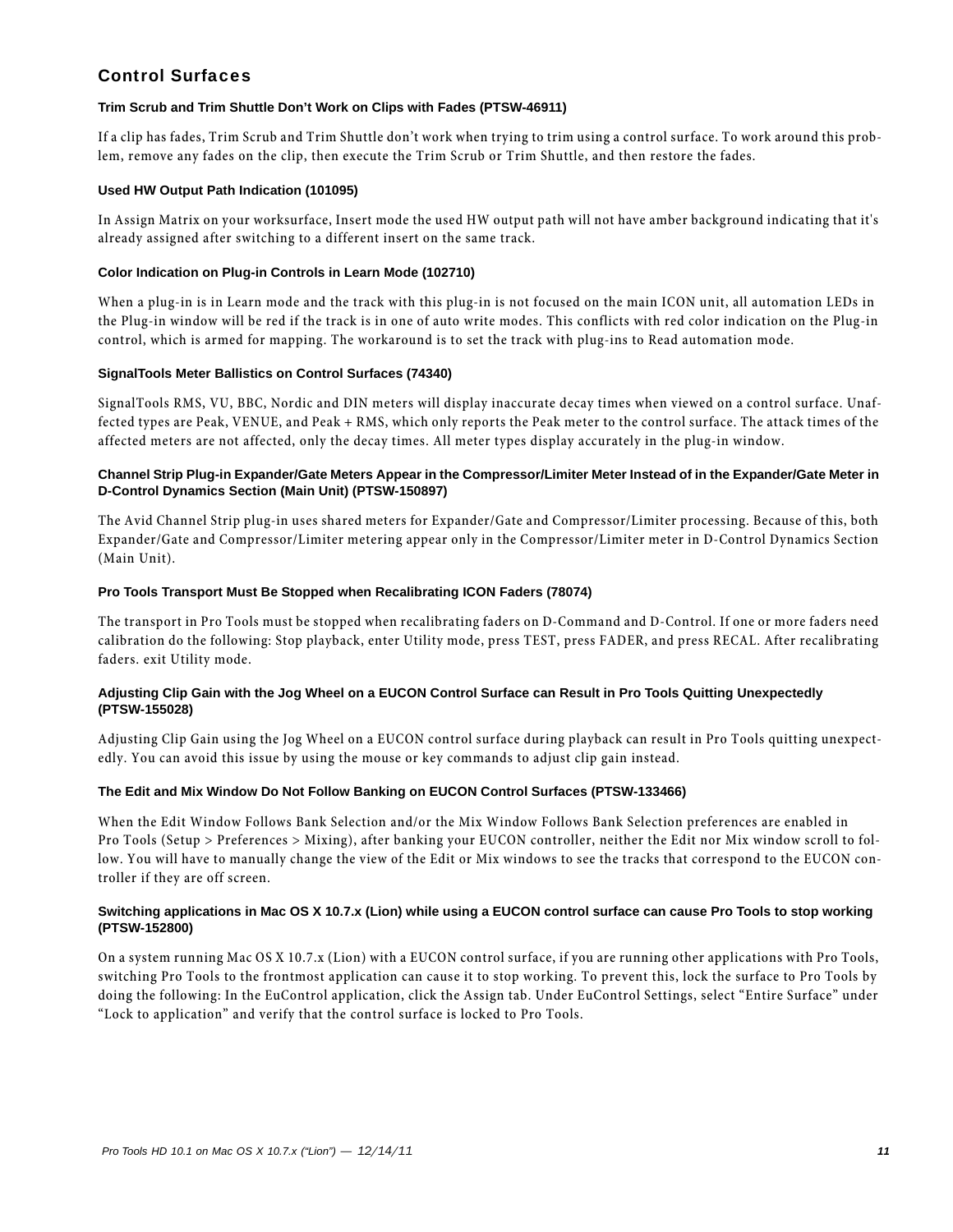# Video

### **Avid Video Peripherals Are Not Officially Supported with Pro Tools Software (PTSW-132918)**

When using an Avid video peripheral such as Mojo SDI with Pro Tools, you must have Pro Tools|HD or HD Native hardware with a SYNC HD or SYNC IO in order to maintain near sample accurate audio/video sync. Alternately, Pro Tools LE hardware containing an S/PDIF input can be used to resolve the audio clock to the video peripheral. While it is possible to use an Avid video peripheral without the presence of any hardware (Pro Tools Software only), audio/video sync is not guaranteed.

#### **Video Offset Affects Bounce To QuickTime Files (PTSW-123033)**

If Pro Tools has a defined Video Offset and you Bounce to QuickTime, the resultant QuickTime file will be offset by the specified amount in Pro Tools (Setup > Video Sync Offset). To avoid this problem, set the Video Sync Offset to 0 before bouncing to the QuickTime file format.

#### **QuickTime Movies with a Frame Rate of 29.97 and Greater that Use the Avid DNxHD Codec Do Not Play when Placed at Past 20 Hours Down the Pro Tools Timeline (PTSW-149397)**

With Pro Tools 10, the timeline has increased from 12 hours to 24 hours, allowing any timecode stamped media to be placed at its Original TimeStamp location, regardless of the session start time. However, Avid DNxHD encoded QuickTime clips will not play back when placed anywhere on the Timeline past 20 hours. Please limit use of Avid DNxHD encoded QuickTime clips to the first 20 hours of the Pro Tools Timeline to avoid this issue.

#### **When Using Bounce to QuickTime, Do Not Bounce to an Existing Movie Name (PTSW-53967)**

If you use the Bounce to QuickTime command and use the same name as an existing movie, the bounce may fail. It is best to use a unique name for each bounce, or delete the previous movie from the drive prior to bouncing with the same name (rather than choosing to replace the existing file).

#### **Pro Tools UI May Slow Down with Densely Edited QuickTime Movie Track (PTSW-54496)**

Pro Tools may begin to respond more slowly and update less often as a session with one or more QuickTime video tracks becomes more and more densely edited. If, while working with heavily edited QuickTime clips, Pro Tools responsiveness begins to decline, use the Bounce to QuickTime Video command, then import the bounced movie.

#### **Unsupported QuickTime Video Formats (PTSW-52140, PTSW-52155, PTSW-52156, 72961)**

Several video formats supported in QuickTime are not supported in Pro Tools. These include .DivX, .flc, .m4v and .3gp format movies. Attempting to import these will generate errors or will fail to import.

#### **QuickTime Clips with "Clean Aperture" Settings Do Not Play Back in Pro Tools 10 on OS X 10.7 (PTSW-150342)**

Pro Tools 10 on Mac OS X 10.7 is unable to playback QuickTime video clips with "Clean Aperture" settings. The session plays back, but these clips appear black in the Video window. These clips do play back in Pro Tools 10 on Mac OS X 10.6.

#### **Standard Definition QuickTime Movies Are Rendered as 16:9 Anamorphic Play Back in Pro Tools at 4:3 (PTSW-23020)**

Standard Definition QuickTime movies rendered with 16:9 an anamorphic Scaled Size of 853x480 play back in Pro Tools at 4:3 or 720x486 resolution. The Scaled Size attribute of QuickTime movies is ignored by Pro Tools. To work around this problem, render the movie letterbox natively within the 720x486 pixel dimension.

#### **MPEG-1 and MPEG-2 Video Freezes at Edit Points (PTSW-55185)**

Editing MPEG-1 & MPEG-2 video is not officially supported. If you experience this problem, try switching playback to the Video window, or convert the movie to a supported format using a 3rd party application. Removing the audio from an MPEG-1 or MPEG-2 movie with a 3rd party application may also fix the problem.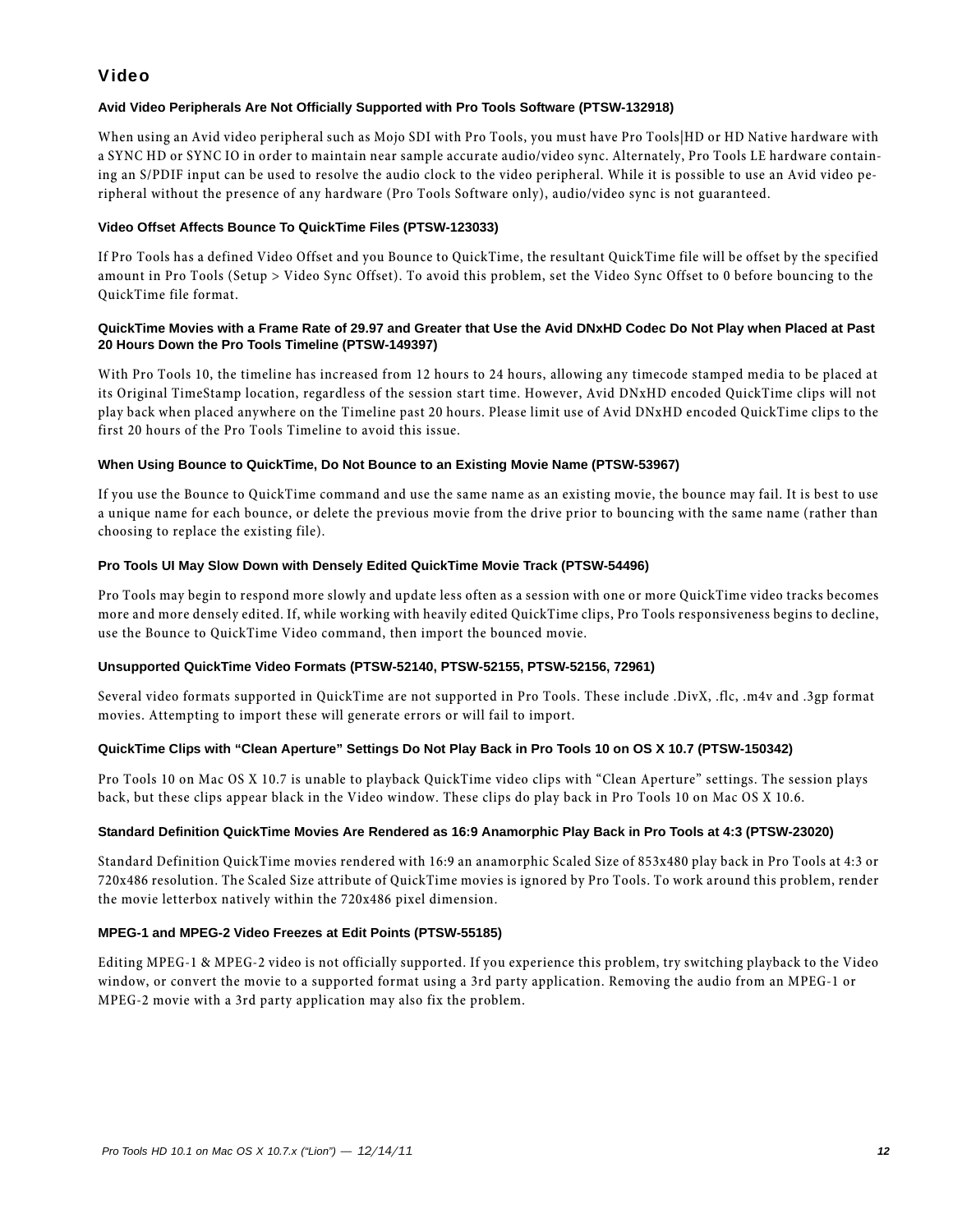#### **Audio from "Muxed" MPEG-1 and MPEG-2 Movies Cannot Be Imported and Will Be Heard in a Bounced Movie (PTSW-53625)**

Unlike other QuickTime formats, MPEG-1 and MPEG-2 movies store audio and video in a single multiplexed track, called a "muxed." track. Pro Tools cannot separate the audio from video for these types of movies. As a result, you will not be able to import the audio from an MPEG-1 or MPEG-2 movie. Also, if you Bounce to QuickTime using an MPEG-1 or MPEG-2 movie as a source movie, the original audio from the movie will be present in the bounced movie (even though it will not be heard while working with the movie in Pro Tools). To import audio from an MPEG-1 or MPEG-2 file, use a third party application to "demux" the MPEG stream.

#### **Dragging from Mac Finder in Shuffle Mode Does Not Work Correctly with Video (PTSW-28041)**

Dragging a Video file from the desktop to the Edit window while in Shuffle mode will always place the video at session start, overwriting existing video clips in that location.

#### **System Instability when Running Multiple Applications Using Blackmagic Design Hardware for QuickTime Video Output (PTSW-19486)**

When Pro Tools is running with a Blackmagic DeckLink II Extreme or Intensity video capture and playback PCI-e card installed, launching Blackmagic Design's Deck Capture utility, Final Cut Studio, or any other application which supports Black Magic hardware for video output, can result in system instability. To avoid any potential system instability only use one Blackmagic Deck-Link–aware application at a time.

#### **Clip names appear incorrect after selecting Field Recorder channel matches, or expanding to new tracks. (PTSW-136012)**

This can occur if the file name of a Field Recorder channel match contains a hyphen followed by a number greater than zero. Pro Tools names new clips by incrementing the number after the hyphen. If a field recorder file is already named in this way (such as "Filename-01"), then new clips created by selecting a Field Recorder channel match or by expanding a track may have names different from the parent file. To avoid this situation, avoid using hyphens in Field Recorder file names.

#### **Importing a File Directly to a Field Recorder Guide Track Disables the Field Recorder Guide Track Setting (PTSW-152913)**

Importing an audio file directly to a Field Recorder Guide track, either by dragging from the Workspace browser or dragging from the desktop, will disable the Field Recorder Guide track setting for that track. Once this has occurred, you must re-enable the track as a Field Recorder Guide track. To avoid this issue, import the file to the Clip List first, then drag it to the track. Alternately, you can use the Import Audio command (File > Import Audio) to import the file to a new track or the Clip List, and then drag it to the desired track.

#### **Field Recorder Matches Appear Offset After AudioSuite Rendering if the Session Timecode Rate Does not Match the File Timecode Rate (PTSW-152147)**

If a portion of a file has been rendered with an AudioSuite plug-in, an offset can occur when expanding field recorder matches in cases where the session timecode rate does not match the timecode rate of the audio file. To avoid this issue, you can either render the whole file with AudioSuite (rather than only a portion of the file), or use Whole File mode when rendering AudioSuite processing.

# General Localization

### **Session Notes or Session Info Text Files Saved in Japanese May Not Open in TextEdit (PTSW-46686)**

Session Notes (you can generate these if you are missing plug-ins or have problems when opening a session) or Session Info (File > Export > Session Info as Text) text files may not open in TextEdit, depending on the TextEdit preference settings. This is because the files use different text encoding. As a workaround, you can use the Console application to open files or you can use the Open menu item in TextEdit, then choose the correct encoding, as follows:

- Session Notes UTF-8
- Session Info Japanese (Mac OS)

#### **Reading Session Notes on Korean Mac OS X (PTSW-144218)**

Apple has changed its default UTF-8 encoding behavior in the latter 10.6.x releases and 10.7.x. Because of this some languages do not open Session Notes correctly in TextEdit.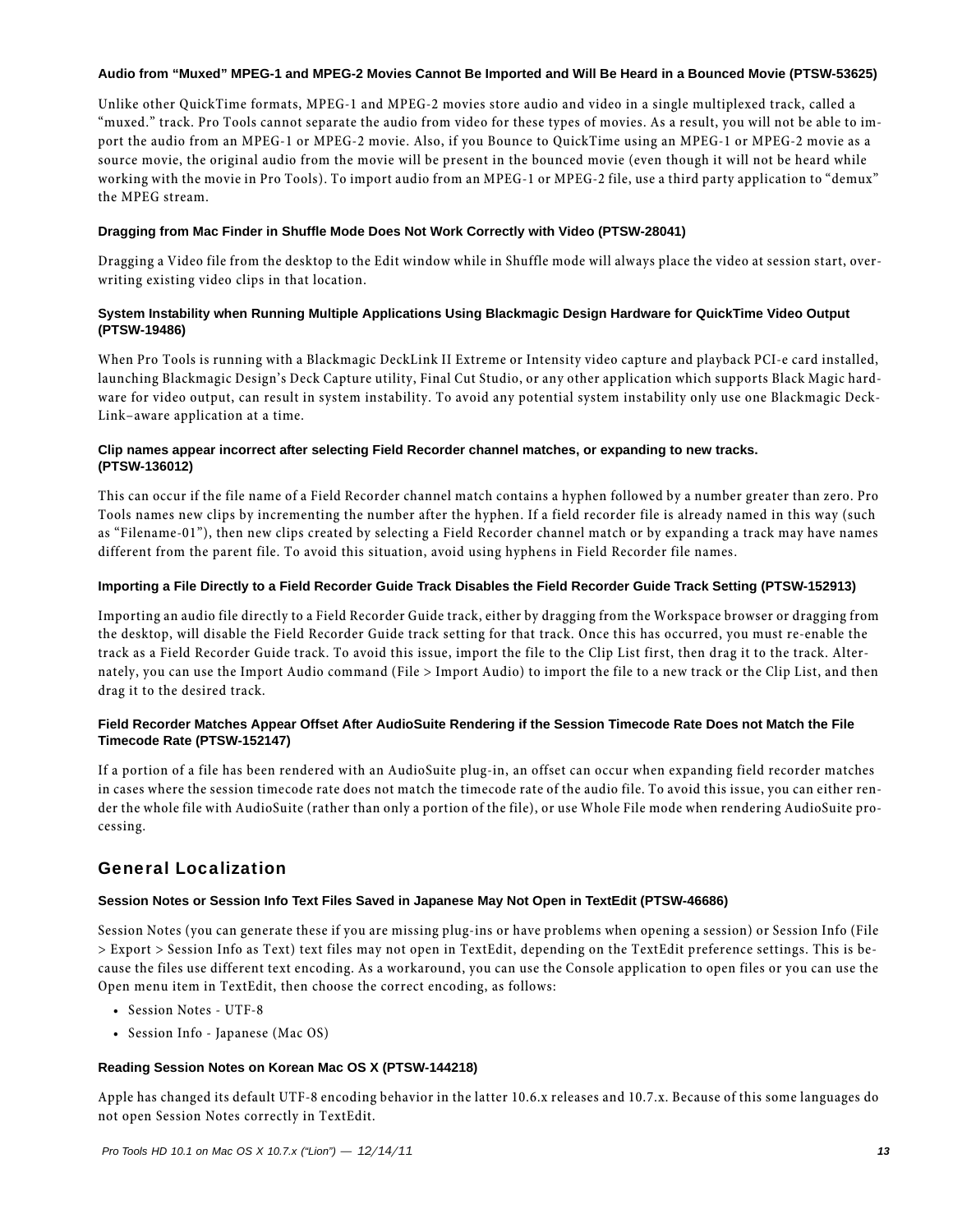#### **To open Session Notes correctly:**

- **1** Launch TextEdit.
- **2** Choose TextEdit > Preferences.
- **3** Click Open and Save.
- **4** Under "Plain Text File Encoding," set Opening Files to Unicode (UTF-8).

#### **Certain Chinese Characters Need to Be Initiated in the Mac OS Before They Can Be Used for Naming in Pro Tools (PTSW-33074)**

If you cannot use certain characters for naming in Pro Tools, use Text Edit in Mac OS X to initiate the characters. In Text Edit, type the same characters you were trying to use, then use the mouse to select the correct ones from the pop up menu. You should now be able to use them in Pro Tools.

#### **AAF/OMF Sequences with Non-English Characters Import with Garbled Clip Names or Won't Relink (PTSW-33569, PTSW-99570, PTSW-33826)**

If an AAF/OMF sequence containing files or clip names with non-English characters is exported from a Mac-based Pro Tools 7.3.1 system (or lower), it may not import correctly into Avid Media Composer, or Pro Tools 7.4 and higher systems on Windows or Mac. Conversely, AAF/OMF sequences with non-English characters exported from any Pro Tools 7.4 or higher system (or higher) may not import correctly into a Mac-based Pro Tools 7.3.1 (or lower) system. To relink the files, select "Manually Find and Relink," then deselect all options except "Find by file ID." Clip names may appear garbled.

# Known Issues with Pro Tools CoreAudio Hardware Drivers

#### **Limitations of the Avid CoreAudio Driver with Digi CoreAudio Manager**

The Digi CoreAudio Driver has the following limitations with HD, 003, and Digi 002 systems:

Pro Tools HD, and Pro Tools with 003 and Digi 002 systems require exclusive access to Pro Tools hardware. You cannot use Core-Audio applications and Pro Tools with these systems at the same time. To use Pro Tools, make sure you quit any CoreAudio applications before launching Pro Tools on these systems. To use a CoreAudio application with these systems, make sure you quit Pro Tools before starting the CoreAudio application.

 The Digi CoreAudio Driver cannot be used to preview sound files from the Mac Finder while Pro Tools is running. When a sound file is located in the Mac OS X navigation window, a QuickTime transport bar is displayed next to it. The QuickTime transport bar lets you audition the sound file. With USB audio interfaces, you can preview sound files from the Mac Finder as long as Pro Tools is not running. Regardless, with FireWire and Avid HD audio interfaces, the sound will always play back though the Mac built-in audio controller (through the Mac speaker or headphone jack). However, if you double-click a sound file, the QuickTime application will launch, which can use the Digi CoreAudio Driver for playback.

The Digi CoreAudio Driver cannot be used for playback of Mac System Sounds.

#### **Selecting "Digidesign HW" for Sound Input or Output in System Preferences May Cause Pro Tools to Fail to Launch (99576)**

If "Digidesign HW" is selected as the input or output device in System Preferences, certain common actions in the Finder may activate the Digi CoreAudio Manager. These actions include selecting an audio or video file while in Columns view or while the Inspector window is open, or using Get Info or Quick Look on an audio or video file. Once activated, CoreAudio may remain connected even after selecting a different file or closing all Finder windows. If Pro Tools is launched while CoreAudio is connected, an error message stating "Digidesign Hardware is in use by another application. (–1133)" may occur.

#### **Pops when Changing Sample Rates**

With the Digi CoreAudio Manger, your Pro Tools hardware may produce a "pop" or "click" sound if Pro Tools was last used at a sample rate different from the one the new CoreAudio client is set to use.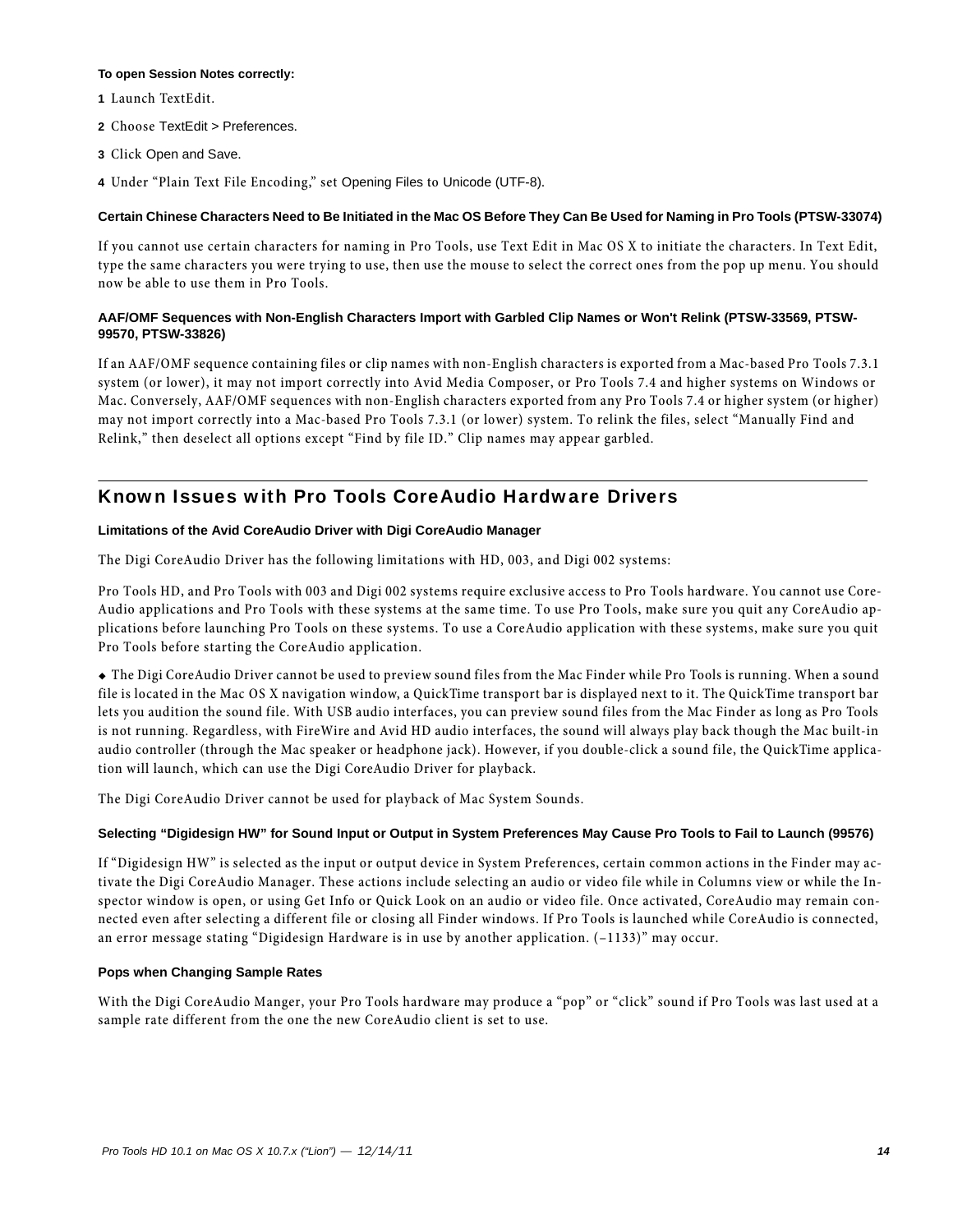#### **Pro Tools Hardware May Not Play Sound from QuickTime or Safari with CoreAudio (PTSW-3093 and PTSW-27892)**

If you do not hear sound when playing back audio through Pro Tools hardware from QuickTime or Safari with the Digi CoreAudio Manager, try one the following:

• Open the Mac System Preferences and click Sound. While QuickTime or Safari is playing back audio, change the Output from Digidesign HW to Internal, and then back to Digidesign HW.

– or –

• Launch iTunes before launching QuickTime or Safari.

#### **Buffer Sizes Incompatible with Pro Tools Hardware (39542)**

In Cubase, Traktor, Live, and certain other applications, you can select Buffer Sizes that may be incompatible with your Pro Tools hardware. Selecting incompatible buffer sizes results in distorted sound and may cause other problems. Please make sure to select Buffer Sizes listed in the following chart:

| <b>Avid Audio Hardware</b>                                            | <b>Supported Buffer Sizes</b> |
|-----------------------------------------------------------------------|-------------------------------|
| Avid HDX                                                              | 128, 256, 512, 1024           |
| Pro Tools HD                                                          | 128, 256, 512, 1024           |
| <b>HD Native</b>                                                      | 128, 256, 512, 1024           |
| 003, 003 Rack, 003 Rack+, Eleven Rack, Digi 002,<br>and Digi 002 Rack | 64, 128, 256, 512, 1024       |
| Mbox and Mbox 2-series interfaces                                     | 32, 64, 128, 256, 512, 1024   |

#### *Cubase SX Buffer Sizes Supported by Avid Audio Hardware*

#### **Reason Output Distorts with Buffer Size Settings Less than 256 Samples, at 88.2 kHz or 96 kHz (39399)**

Distorted sound can result when a Reason user has selected a Buffer Size of less than 256 samples at sample rates of 88.2 kHz or 96 kHz.

# Known Issues with Audio Interfaces

### HD OMNI

#### **Noise in the Output Signal from HD OMNI with Digital Input (PTSW-1614)**

If HD OMNI is connected to a digital source with a mismatched clock and Sample Rate Conversion (SRC) is not enabled, you will hear noise (including loud "pops") in the output signal. To correct this problem, either enable SRC or ensure that the clock of the digital source and HD OMNI are matched correctly.

#### **HD OMNI Front Panel SETUP Menus are Unresponsive after Pro Tools Quits Unexpectedly (PTSW-125692)**

HD OMNI will not automatically recover "stand-alone" mode if Pro Tools quits unexpectedly (or if you disconnect the DigiLink cable from HD OMNI while Pro Tools is running). As a result, some of the SETUP functions accessible from the front panel will be unavailable. Power cycle HD OMNI to recover stand-alone mode.

#### **Graphic Redraw Problems in the Hardware Setup Dialog (PTSW-122690, PTSW-1346, and PTSW-1235)**

When changing the Hardware Setup configuration for HD OMNI, it is possible to encounter graphics redraw problems in some cases. To force a graphics redraw of the Hardware Setup dialog, close and reopen the Hardware Setup dialog.

#### **Versions of Pro Tools Lower than 8.1 Quit on Launch with HD OMNI (PTSW-1976)**

When launching versions of Pro Tools lower than 8.1 with HD OMNI connected and powered on, Pro Tools quits when initializing DSI. To avoid the problem, power off HD OMNI before launching versions of Pro Tools lower than 8.1.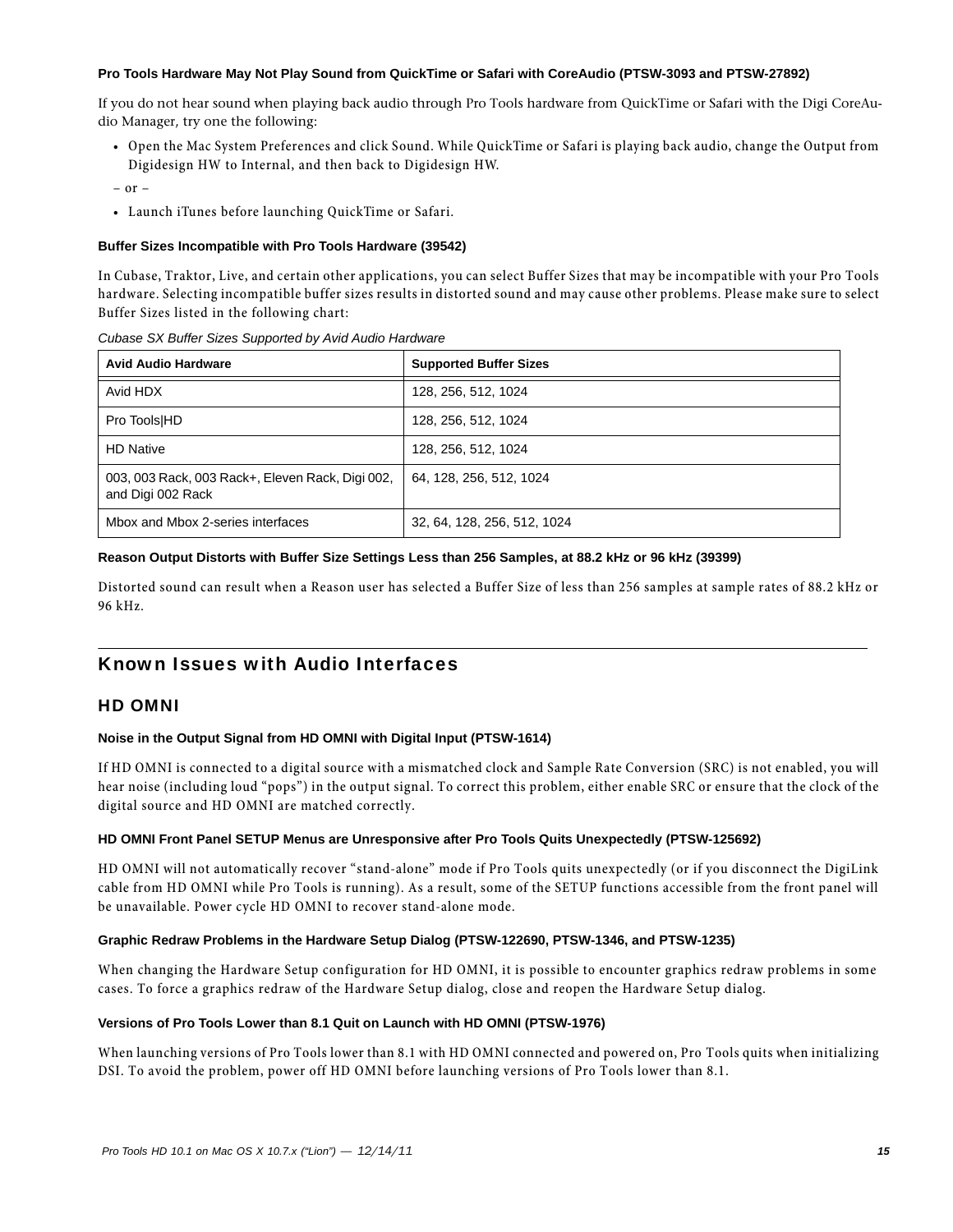#### **No Sound on Output after Hardware RESET (PTSW-126575)**

After resetting the HD OMNI interface to the default factory settings using the front panel controls, the HD OMNI interface stops emitting sound in sessions where the outputs are not assigned to the Monitor output path. To correct this problem, press the ALT monitor button to switch to the ALT Monitor path, and then press it again to switch back to the Main Monitor path.

#### **Loss of Monitor Path when Launching Pro Tools with HD OMNI Off or Disconnected (PTSW-127313)**

When launching Pro Tools and opening I/O Setup after powering off HD OMNI or disconnecting it from the system, the inactive Monitor path is not present in Output tab. You may need to restore the default I/O Settings and remap the corresponding Output Busses.

#### **Output Paths are not Automatically Created in the Output Page of the I/O Setup After Disabling the Corresponding Monitor Path in the Monitor Page of the Hardware Setup and Re-assigning the Outputs from "None" to Physical Outputs in the Main Page of the Hardware Setup (PTSW-127559)**

After disabling the Monitor path in the Monitor page of the Hardware Setup and re-assigning the corresponding Outputs from "None" to physical outputs (such as "A 1-2") in the Main Page of the Hardware Setup, these Output paths are not automatically created in the Output Page of the I/O Setup. You will have to manually create the appropriate Output paths in the I/O Setup (or click Default).

#### **Changing Monitor Path Output Assignments in the Hardware Setup does not Update the Output Paths in the Output Page of the I/O Setup (PTSW-127563)**

When changing Monitor path Output assignments in the Monitor page of the Hardware Setup (such as setting the Monitor path Format to None or assigning the Monitor to different physical outputs), the Output paths in the Output page of the I/O Setup do not reflect the corresponding changes. You will have to manually create the appropriate Output paths in the I/O Setup (or click Default).

#### **When Creating New Sessions, Using the I/O Settings Selector Can Result in Unexpected Output Assignments if HD OMNI Has an Assigned Monitor Path (PTSW-123896)**

If HD OMNI has an assigned Monitor path, Output paths created by the selected I/O Settings option in the New Session dialog may be offset by the channel width of the Monitor path. If this happens, you will have to manually create the appropriate Output paths in the I/O Setup (or click Default).

#### **I/O Setup Bus Page Erroneously Adds Monitor Paths (PTSW-127739)**

With both MAIN and ALT Monitor paths declared, toggling one of the CR Monitor paths from the current format to "None" and then back to the starting Monitor format from within the Hardware Setup Monitor page, causes the Bus page in I/O Setup to erroneously add an extra Monitor path with the abbreviation with "(1)." This can happen numerous time and each new Monitor abbreviation increments accordingly.

### Pro Tools Aggregate I/O (Mac Built-In Audio)

#### **When using Aggregate I/O on Mac OS 10.7.x ("Lion"), a New Session command results in an error (PTSW-142151) or the Aggregate I/O Sample Rate is frozen at a setting of 0 Hz (PTSW-142166)**

#### **If either of these errors occurs, do the following:**

- **1** Quit Pro Tools.
- **2** Launch Audio MIDI Setup.
- **3** Choose Window > Show Audio Window.
- **4** Select Pro Tools Aggregate I/O.
- **5** Click the Minus sign icon to delete Aggregate I/O.
- **6** Relaunch Pro Tools.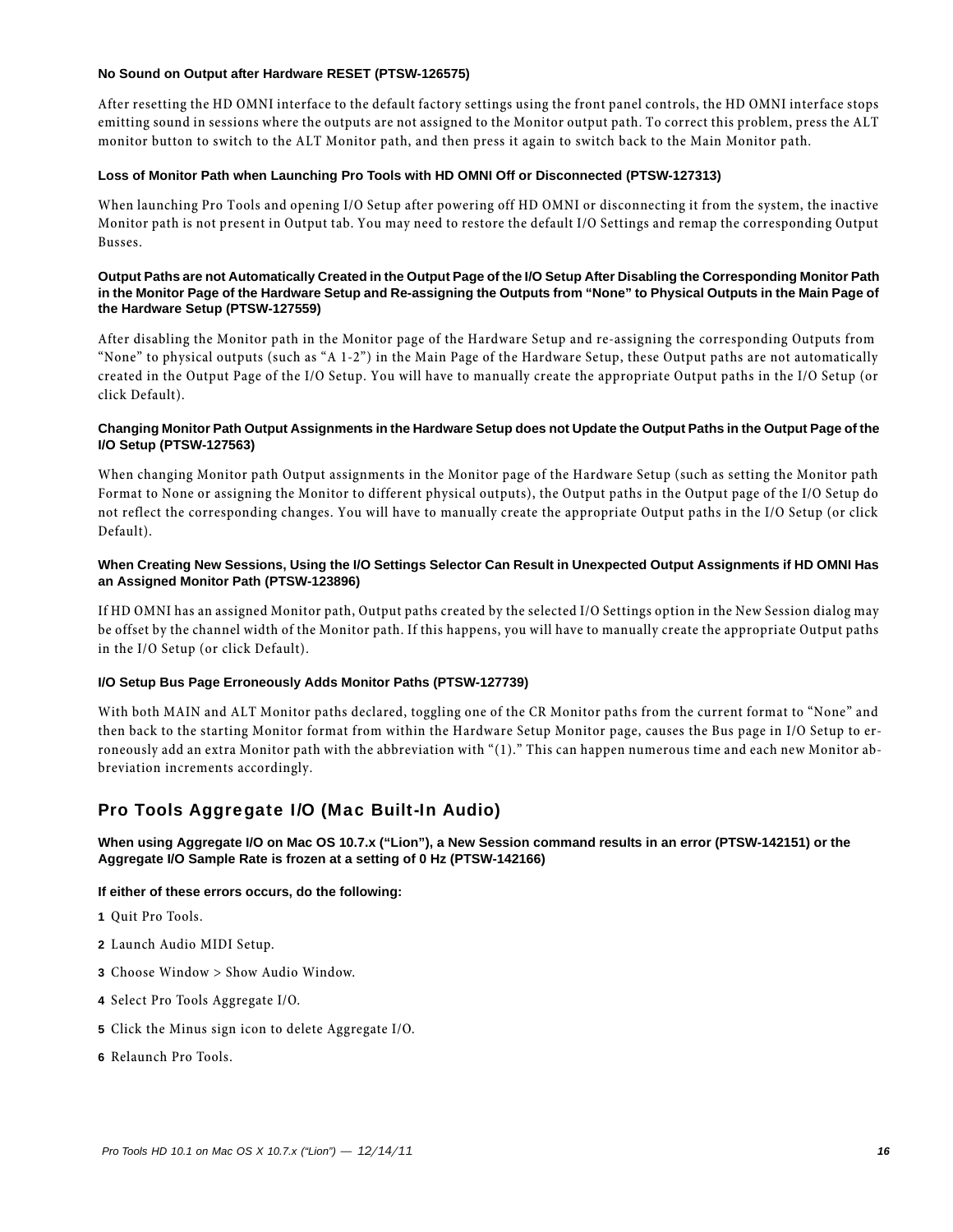#### **–6101 Error When Previewing Audio with Pro Tools Aggregate I/O (PTSW-132996)**

When previewing audio in the Import Audio dialog with Pro Tools Aggregate I/O selected as the Current Engine (in the Playback Engine dialog), and with the Mac OS File view is set to Columns view, you may encounter a –6101 error. Try changing the Mac OS file view from Columns to List or Icons view, or use any of the built-in audio devices instead of Pro Tools Aggregate I/O to avoid this problem.

#### **Changing Sample Rates in Audio MIDI Setup can cause Aggregate I/O to Disappear in I/O Setup, Resulting no Audio Output (PTSW-132281)**

When Pro Tools Aggregate I/O is selected as the Current Engine in the Playback Engine dialog, changing sample rates in Audio MIDI Setup can cause the Pro Tools Aggregate I/O to be removed from I/O Setup resulting in no audio output. To correct this problem, click the Default button on the Output page of the I/O Setup.

#### **Error Messages When Opening a Session with a Different Sample Rate from the Aggregate I/O Sample Rate Setting (PTSW-131779)**

Pro Tools may indicate that a given Aggregate I/O device has not automatically adjusted its sample rate when a session with a different sample rate is opened. You may subsequently be presented with a dialog indicating that the session needs to be closed and reopened to update the sample rate setting of the Aggregate I/O device.

#### **Renaming Pro Tools Aggregate I/O driver in AMS Corrupts the Driver (PTSW-131383)**

If you rename the Pro Tools Aggregate I/O driver in Audio MIDI Setup (AMS), the driver be corrupted the next time you launch Pro Tools. If this happens, quit Pro Tools and delete the Pro Tools Aggregate I/O device from AMS. Pro Tools will re-create the driver the next time it is launched.

#### **Pro Tools Quits Unexpectedly when Enabling the Built-In Digital I/O (PTSW-132189)**

When enabling built-in digital I/O for Pro Tools Aggregate I/O in Audio MIDI Setup, Pro Tools quits unexpectedly. To avoid this problem, enable the built-in digital I/O in Audio MIDI Setup before launching Pro Tools.

### Third-Party Core Audio Devices

#### **Pops and Clicks can Occur when Using Third-Party Core Audio Devices with Pro Tools (PTSW-132084)**

Note that audible pops and clicks can occur when using some third-party audio interfaces even if Error Suppression is disabled. Try increasing the Hardware Buffer size for the device to avoid this problem.

#### **Using Low Buffer Sizes with Studio Monitor Express may Result in Pro Tools Quitting Unexpectedly with a Loud Burst of Noise (PTSW-132513)**

Using Studio Monitor Express with some Core Audio Devices may result in Pro Tools quitting unexpectedly along with loud bursts of noise. Studio Monitor Express is *not* recommend for use with Pro Tools at this time.

# Error Messages

#### **Error –1150 (PTSW-144422)**

When launching Pro Tools HD on HDX hardware, if you encounter a –1150 error, quite Pro Tools, shut down your computer, and ensure that the HDX TDM cable is properly connected.

#### **Error –6042**

If you repeatedly encounter –6042 errors, open the System Usage window and check the PCI gauge. If the gauge is peaked, you will need to reset the PCI bus. To reset the PCI bus, make all tracks inactive and start playback. If you still encounter a –6042 error, quit and relaunch Pro Tools, open the Playback Engine dialog, and change the Number of Voices setting to use fewer voices per DSP.